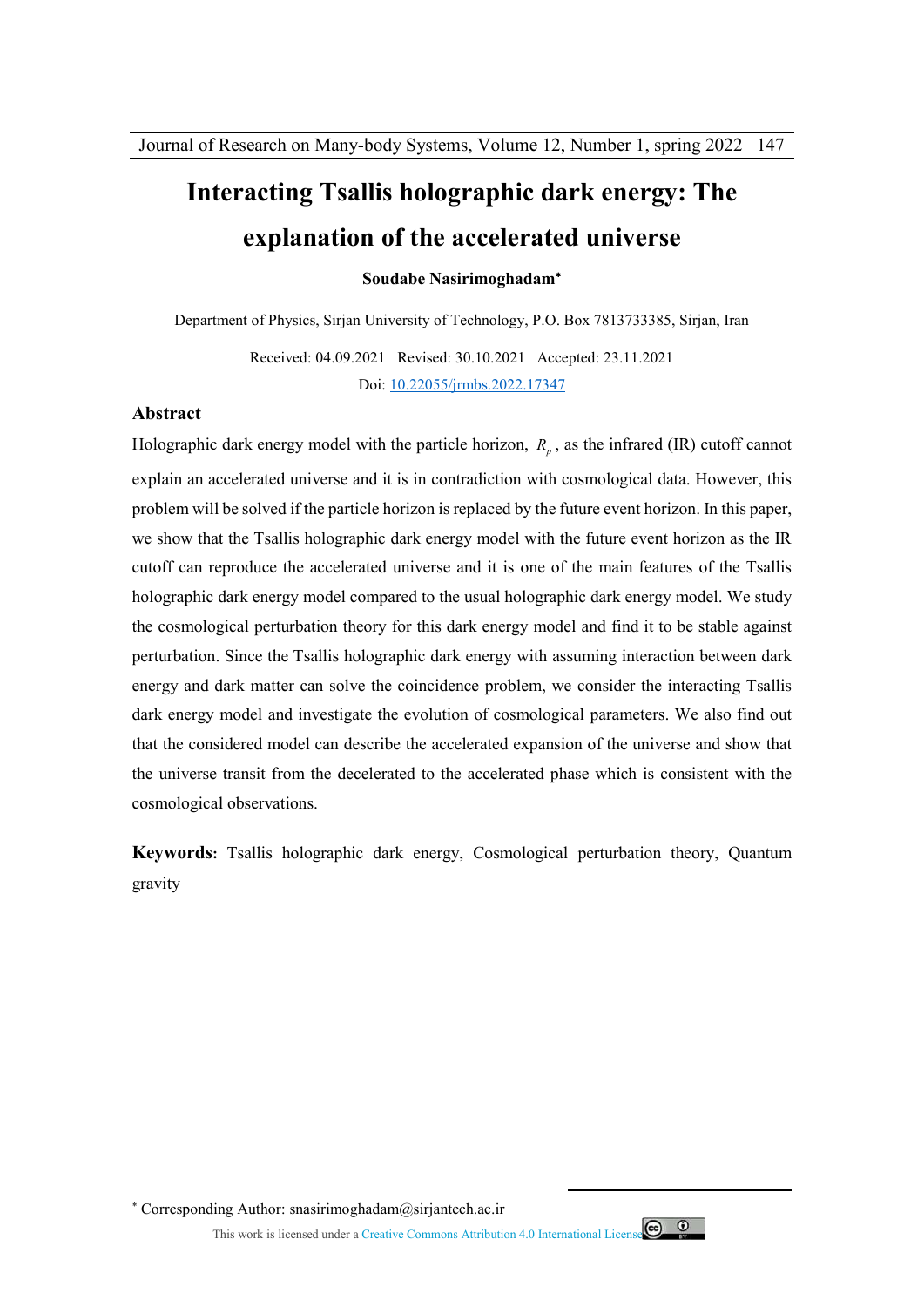

سودابه نصيرى مقدم\*

گروه فيزيک، دانشگاه صنعتي سيرجان، سيرجان، ايران

دريافت: ١۴٠٠/٠۶/١٣ ويرايش نهائي: ١۴٠٠/٠٨/٠٨ پذيرش: ١۴٠٠/٠٩/٠٢ Doi: 10.22055/jrmbs.2022.17347

### چکیده

مدل انرژی تاریک هولوگرافیک، با افق ذره بهعنوان طول قطع مادون قرمز نمی تواند منجر به جهان شتابدار شود و این با مشاهدات کیهانشناسی اخیر مغایرت دارد. این مشکل با جایگزینی افق رویداد آینده بهجای افق ذره برطرف میگردد. در این مقاله میبینیم که برای مدل انرژی تاریک هولوگرافیک سالیس با افق رویداد آینده بهعنوان طول قطع مادون قرمز، کاملاً ممکن است که جهان شتابدار را باز تولید کنیم و این یکی از خصوصیات مهم مدل انرژی تاریک هولوگرافیک سالیس در قیاس با مدل انرژی تاریک هولوگرافیک معمولی میباشد. سپس بهمطالعهٔ نظریه اختلال کیهانی برای این مدل انرژی تاریک پرداخته و مشاهده میکنیم که این مدل تحت اختلال پایدار میباشد. از آنجاییکه مدل انرژی تاریک هولوگرافیک سالیس در حضور برهمکنش بین ماده تاریک و انرژی تاریک مشکل انطباق را حل می نماید، لذا ما این مدل برهمکنشی را در نظر می گیریم و تحول پارامترهای کیهانشناسی را تحقیق میکنیم. می توان دریافت که این مدل، می تواند انبساط شتابدار تندشونده عالم را توجیه کرده و نشان دهد که عالم از یک دورهٔ انبساط شتابدار با شتاب کندشونده وارد دورهای با شتاب تندشونده میشود که این نتایج منطبق بر مشاهدات کیهانشناسی مىباشد.

**کلیدواژ گان:** انرژی تاریک هولوگرافیک سالیس، نظریهٔ اختلال کیهانی، گرانش کو آنتومی

#### مقدمه

مشاهدات كيهاني مختلفى وجود دارند كه نشان میدهند جهان ما در حال تجربهٔ یک انبساط شتابدار تندشونده میباشد. ماهیت این مکانیزم شتابدار یکی از چالشهای باز پیش روی کیهانشناسی مدرن است. مدلهای انرژی تاریک دینامیک' و نظریههای گرانشی تعمیم یافته<sup>۲</sup> دو رهبافت برای تفسیر جهان شتابدار

اصلاحاتی را در نسبیت عام ایجاد میکند. مشاهدات تجربی زیادی، وجود نوع ناشناختهای از انرژی با فشار منفی بزرگ یعنی انرژی تاریک<sup>۳</sup> را نشان میدهند که برای توصیف جهان شتابدار نیاز است. اگرچه ماهیت انرژی تاریک هنوز نامعلوم است اما برای کشف ماهیت آن مدلهای زیادی پیشنهاد شده است. در سادهترین

می باشند [او۲]. در دسته اول توصیف جدیدی از

انرژی تاریک در نظر گرفته می شود و دسته دوم



فريسنده مسئول: snasirimoghadam@sirjantech.ac.ir

<sup>&</sup>lt;sup>1</sup> Dynamical dark energy

<sup>&</sup>lt;sup>2</sup> Modified theories of gravity

<sup>&</sup>lt;sup>3</sup> Dark energy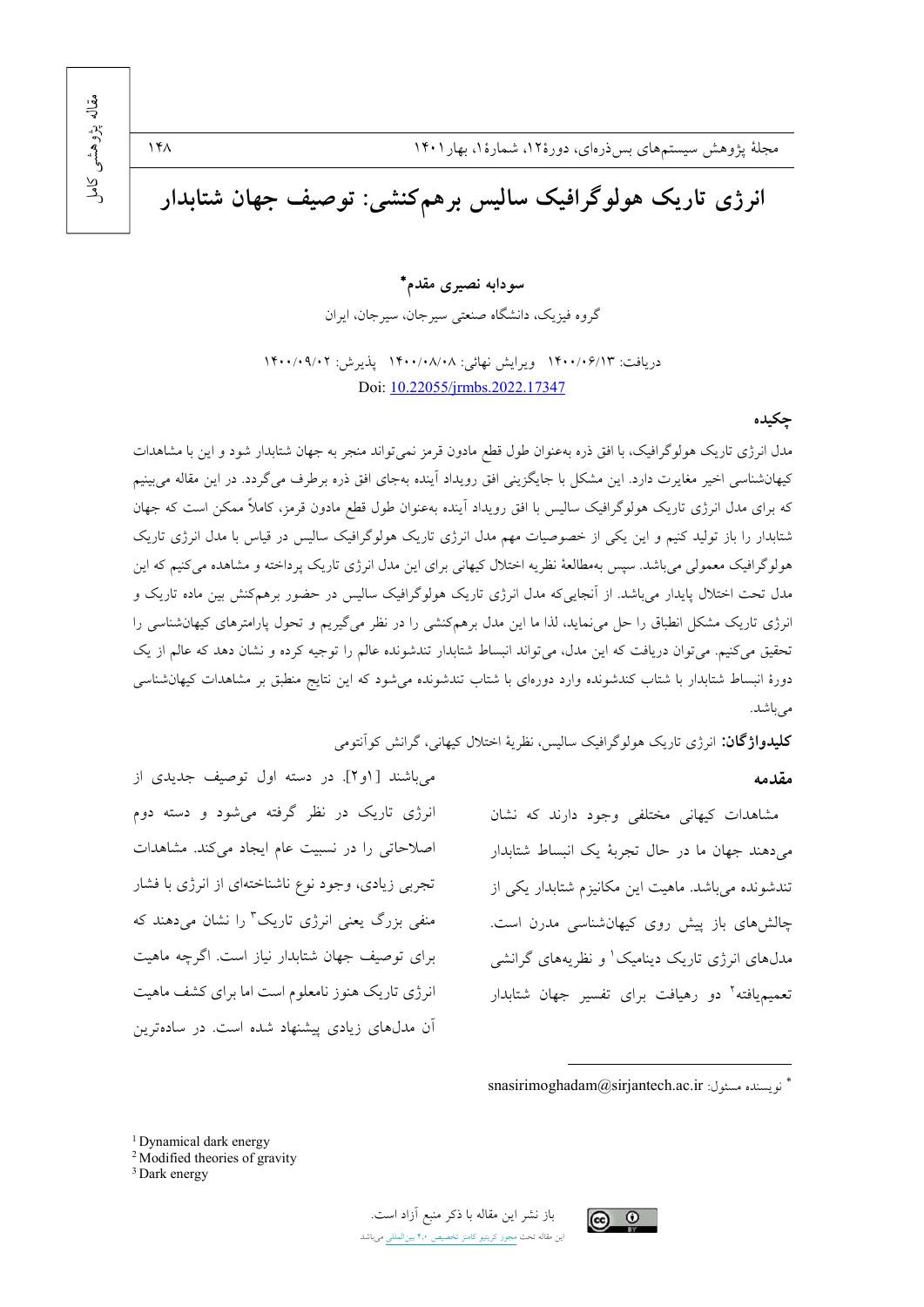که در آن c یک پارامتر بدون بعد ثابت،  $M_{pl}$  جرم كاهش يافته پلانك و L طول قطع مادون قرمز مى باشد.

آنترویی افق، پایه و اساس مدلهای مختلف انرژی تاریک هولوگرافیک میباشد و تغییر آنترویی افق مدل انرژی تاریک هولوگرافیک را تغییر می دهد. عامل مهم ديگر در اين مدلها، طول قطع مادون قرمز L، است. براى طول قطع مادون قرمز انتخابهاى مختلفى مانند افق ريچي<sup>0</sup>، افق ذره<sup>ع</sup>، افق رويداد آينده<sup>٧</sup> و ... وجود دارد. بسته به انتخاب طول قطع مادون قرمز، ديناميک کیهانی رفتارهای متفاوتی را نشان خواهد داد. به عنوان مثال جواب تحلیلی دقیق برای انرژی تاریک هولوگرافیک با طول قطع ریچی امکانپذیر است، بهخاطر شكل ييچيدهٔ معادلهٔ تحول، جواب تحليلي دقیقی برای انرژی تاریک هولوگرافیک در افق رویداد آینده نمی توان بهدست آورد و پارامتر های کیهان شناسی بهصورت تابعي از چگالي انرژي تاريک تعيين مي شوند. افق رويداد أينده بهعنوان طول قطع مادون قرمز، معادلة حالت و جهان شتابدار را بهدرستی بهدست می دهد. در واقع در نظر گرفتن افق رويداد آينده بهعنوان طول قطع مادون قرمز برای جهان تخت، نتایجی سازگار با مشاهدات کیهانی را میدهد و لذا در این مقاله افق رويداد آينده بهعنوان طول قطع مادون قرمز در نظر گرفته می شود [۱۳-۹].

مدل، انرژی تاریک بهوسیلهٔ ثابت کیهانشناسی که توسط اینشتین معرفی شد، مدلسازی می شود. ثابت كيهانشناسي از مشكلاتي نظير تنظيم دقيق (اختلاف بزرگ بین مقدار تئوری و مقدار مشاهده شده) و مسئلهٔ انطباق٬ بین انرژی خلاء مشاهده شده و چگالی مادهٔ موجود رنج مي برد [۵-۳].

از دیدگاه تئوری گزینهٔ دیگری برای منشأ انرژی تاریک وجود دارد: اصل هولوگرافیک گرانش کوآنتومی در چارچوب کیهانشناسی. برای اولین بار جرالد توفت، هنگام تحقیق بر روی ترمودینامیک سیاهچالهها، اصل هولوگرافیک را پیشنهاد کرد که بر مبنای این اصل آنترویی یک سیستم گرانشی با سطح آن متناسب است [۶]. بیشینهٔ آنتروپی هر ناحیهای از فضا، باید کوچکتر یا مساوی آنترویی سیاهچالهای بههمان اندازه باشد. کوهن و همکاران، با بهکار بردن محدودیت تعیینشده، رابطهای بین طول قطع فرابنفش ؓ و طول قطع مادون قرمز با آنترويي سيستم ارائه كردند [٧]. سپس لي، اصل هولوگرافی را برای مسئلهٔ انرژی تاریک بهکار برد و یک مدل انرژی تاریک ارائه داد که مدل انرژی تاریک هولوگرافیک ٔ نامیده میشود [۸] و در آن چگالی انرژی تاریک هولوگرافیک بهصورت زیر میباشد:

$$
\rho_D = \frac{3c^2 M_{pl}^2}{L^2}
$$

 $5$  Ricci horizon

<sup>&</sup>lt;sup>6</sup> Particle horizon

<sup>&</sup>lt;sup>7</sup> Future event horizon

 ${}^{1}$ Fine tuning

<sup>&</sup>lt;sup>2</sup> Coincidence problem

<sup>&</sup>lt;sup>3</sup> Ultraviolet cut-off

<sup>&</sup>lt;sup>4</sup> Holographic dark energy model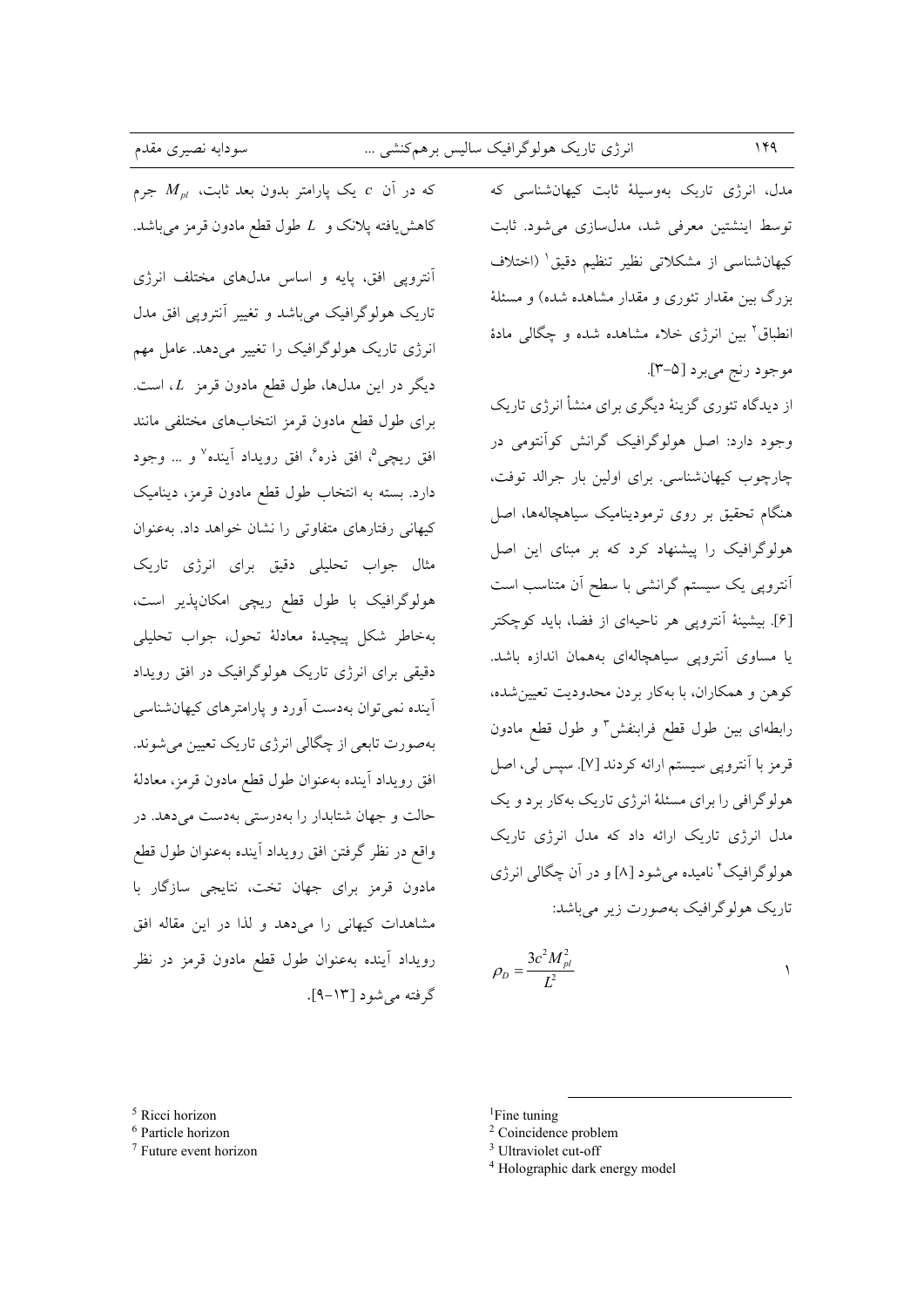به علت بلند-برد بودن گرانش و با توجه به ماهیت نامعلوم فضازمان، فرمولبندىهاى أنتروبي تعميميافتهٔ مختلفي براي مطالعهٔ پديدههاي كيهان شناسي و گرانشي به كار گرفته شدهاند [١٧-١۴]. بهروش هاى مختلف می توان نشان داد که فرمولبندی آنترویی تعمیمیافته، توصیف مناسبی برای انرژی تاریک فراهم میکند و ما را برمیانگیزاند که این نوع آنتروپیها را بهعنوان أنترويي افق بهكار ببريم [٢٠-١٨، ١۶]. اخيراً، دو نوع أنترويي تعميميافتهٔ رنيي<sup>\</sup> و ساليس<sup>٬</sup>، براي مطالعه یدیدههای گرانشی و کیهانشناسی بهکار گرفته شدهاند  $[Y - Y]$ .

یس از آنکه سالیس و کریتو نشان دادند که آنترویی یک سیستم، تابعی از مساحت آن سیستم میباشد [۲۵]، طوايف و همكاران با استفاده از اين رابطه سطح-آنترویی اصلاح شده، و فرضهای هولوگرافیک، یک مدل انرژی تاریک هولوگرافیک جدید پیشنهاد کردند [۲۶]. این مدل با در نظر گرفتن شعاع هابل بهعنوان طول قطع مادون قرمز، می تواند منجر به جهان شتابدار حتی در غیاب برهمکنش بین قسمتهای تاریک جهان شود و این در تضاد با مدل انرژی تاریک هولوگرافیک استاندارد با طول قطع هابل میباشد. اگرچه این مدل می تواند انبساط شتابدار جهان را بدهد و سن جهان را بهدرستی پیش بینی نماید، اما با بررسی مربع سرعت صوت، می توان دریافت که این مدل در طی تحول کیهانی در سطح کلاسیکی پایدار نمیباشد. لذا برای اصلاح رابطهٔ بین آنتروپی سالیس و انرژی تاریک هولوگرافیک، طول قطعهای مادون قرمز مختلفی برای انرژی تاریک هولوگرافیک سالیس پیشنهاد شدند [۲۹-٢٧]. مطالعات بیشتر روی جنبههای کیهانشناسی

<sup>1</sup> Rényi entropy

مکانیک آماری تعمیمپافته سالیس را میتوان در مرجعهاي [٣٢-٣٠] يافت. در این مقاله، ابتدا به توصیف مدل انرژی تاریک هولوگرافیک سالیس با افق رویداد آینده بهعنوان طول قطع مادون قرمز يرداخته، سيس معادلة اينشتين اختلالي را برای این مدل انرژی تاریک هولوگرافیک بهدست می آوریم و تأثیر مدل انرژی تاریک هولوگرافیک سالیس روی چارچوب اختلالی را بررسی میکنیم. از آنجا که پایداری، یک مسئلهٔ مهم پدیدارشناختی<sup>۳</sup> برای مدلهای کیهانشناسی است و تنها زمانیکه چنین مدلهايي تحت اختلال يايدار باشند مي توان اميدوار بود که شاید این مدل، روش صحیحی برای توصیف جهان باشد، بررسی پایداری توصیف هولوگرافیک سالیس جهان، امری ضروری میباشد که به تحقیق آن میپردازیم. سپس تحول جهان را با در نظر گرفتن برهمکنش بین مادهٔ تاریک و انرژی تاریک که در تطابق با اصل بقای انرژی میباشد تحلیل می نماییم. برای بررسی بیشتر، تحول پارامترهای کیهانشناسی مختلف را محاسبه نموده و نمودارهای مربوط به آنها را رسم میکنیم. بخش آخر، به بحث و بررسی نتایج بهدست آمده، اختصاص داده می شود.

### مدل نظری

از ترکیب رابطهٔ اصلاح شدهٔ آنتروپی یک سیاهچاله  $S = \gamma A^{\delta}$ ,  $\mathbf{r}$ که در آن،  $A = 4\pi L^2$  مساحت افق سیاهچاله،  $\gamma$  یک پارامتر نامعلوم و  $\delta$  هم یک پارامتر آزاد میباشد [۲۵]،  $\Lambda$  و رابطهٔ بین آنتروپی سیستم  $S$ ، طول قطع فرابنفش  $\Lambda$ 

<sup>&</sup>lt;sup>2</sup>Tsallis entropy

<sup>&</sup>lt;sup>3</sup> Phenomenological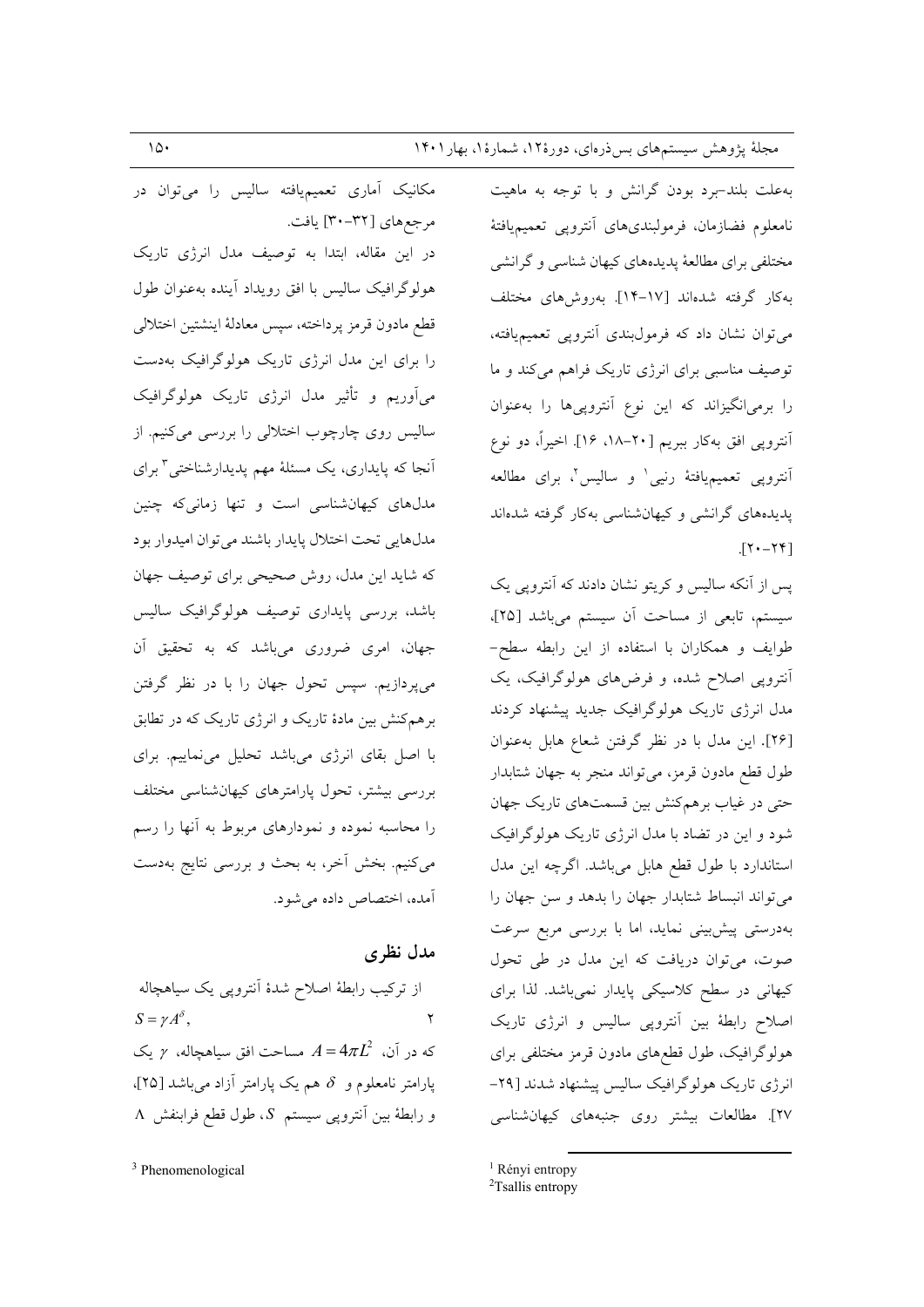| سودابه نصیری مقدم                                                                                            |              | انرژی تاریک هولوگرافیک سالیس برهمکنشی …                                  | $101$                    |
|--------------------------------------------------------------------------------------------------------------|--------------|--------------------------------------------------------------------------|--------------------------|
| که در آن $a$ ، ضریب مقیاس ؓ و $t$ ، زمان کیهانی است.                                                         |              | و طول قطع مادون قرمز $L$ که بهصورت زیر میباشد                            |                          |
| با در نظر گرفتن $R_h$ چگالی انرژی تاریک                                                                      |              |                                                                          | :[V]                     |
| هولوگرافیک سالیس را میتوان بهصورت زیر نوشت:                                                                  |              | $L^3 \Lambda^3 \leq S^{3/4}$ , $\Upsilon$                                |                          |
| $\rho_{\scriptscriptstyle D} = BR_{\scriptscriptstyle h}^{\,\,2\delta-4}\,, \hspace{2cm} \land \hspace{2cm}$ |              |                                                                          | مىتوان بەرابطهٔ زير رسيد |
| با توجه بهاینکه انتظار میرود بهازای $\delta = 2$ ، چگالی                                                     |              | $\Lambda^4 \le (\gamma (4\pi)^{\delta}) L^{2\delta - 4},$                |                          |
| انرژی تاریک بهصورت ثابت کیهانشناسی  ۸ و بهازای                                                               |              | در اینجا $\rho_{\Lambda} \propto \Lambda^4$ ، چگالی انرژی خلاء است که در |                          |
| ، چگالی انرژی تاریک هولوگرافیک استاندارد $\delta$ = 1                                                        |              | نظریهٔ انرژی تاریک هولوگرافیک نقش چگالی انرژی                            |                          |
| بازیابی شود، پس میتوان ثابت نامعلوم $B$ را بهنحوی                                                            |              | تاریک، $\rho_{_D}$ را بازی میکند [۸،۹].                                  |                          |
| انتخاب نمود که نظریهها و چگالی۵ای انرژی تاریک                                                                |              | اخیراً با استفاده از این نامساوی یک چگالی انرژی                          |                          |
| قبل را بازتولید نماید. لذا در مورد $\delta=2$ ، میتوان این                                                   |              | تاریک ہولوگرافیک جدید، یعنی چگالی انرژی تاریک                            |                          |
| ضریب را برابر ثابت کیهانشناسی A و برای مورد                                                                  |              | هولوگرافیک سالیس پیشنهاد شده است و بدین شکل                              |                          |
| را انتخاب نمود. $B=3c^2{M}_{pl}^2$ ، $\delta=1$                                                              |              | $\rho_{\scriptscriptstyle D} = BL^{2\delta-4}\,,$ $\hfill\Box$           |                          |
|                                                                                                              |              |                                                                          |                          |
| پایداری انرژی تاریک هولوگرافیک سالیس                                                                         |              | که در آن B یک پارامتر نامعلوم است. بر اساس                               |                          |
| انگیزهٔ مطالعهٔ پایداری توصیف هولوگرافیک سالیس                                                               |              | انتخابهای متفاوت طول مشخصهٔ $L$ ، رهیافتهای                              |                          |
| جهان این است که پایداری یک مسئلهٔ مهم                                                                        |              | مختلفی بهوجود آمدهاند [۲۸٬۳۳٬۳۴]. سادهترین                               |                          |
| پدیدارشناختی برای مدلهای کیهانشناسی است و اگر                                                                |              | $L = H^{-1}$ انتخاب برای $L$ افق هابل $\langle L - L  $ ا                |                          |
| چنین مدلهایی تحت اختلال پایدار باشند میتوان امید                                                             |              | بنابراین، چگالی انرژی تاریک سالیس بهصورت زیر                             |                          |
| داشت که این مدلها، توصیف صحیحی از جهان را                                                                    |              | i نوشته میشود: $\rho_{\scriptscriptstyle D}=BH^{-2\delta+4},$            |                          |
|                                                                                                              | ارائه بدهند. |                                                                          |                          |
| از آنجا که ماهیت انرژی تاریک هولوگرافیک ناشناخته                                                             |              | در اینجا $H$ ، پارامتر هابل $^{\prime}$ است. اگرچه مدل انرژی             |                          |
| است، برای مطالعهٔ مسئلهٔ پایداری باید مفروضاتی را در                                                         |              | تاریک هولوگرافیک سالیس با طول قطع افق هابل، حتى                          |                          |
| نظر گرفت. دو فرض انجام٬شده بدین صورت هستند:                                                                  |              | بدون در نظر گرفتن برهمكنش بين بخشهاى كيهانى،                             |                          |
| ۱: اختلالات انرژی تاریک هولوگرافیک سالیس از                                                                  |              | باعث جهان شتابدار می شود، اما دارای ناپایداری                            |                          |
| اختلالات افق رویداد آینده ناشی میشوند (که از                                                                 |              | کلاسیکی میباشد [۲۶] و ما افق رویداد آینده را                             |                          |
| تعریف چگالی انرژی تاریک سالیس هم واضح است)،                                                                  |              | بهعنوان طول قطع مادون قرمز در نظر میگیریم.                               |                          |
| و ۲: اختلالات متقارن کروی هستند [۳۸-۳۵]. در این                                                              |              | افق رويداد أينده، $R_h$ بهصورت زير تعريف ميشود:                          |                          |
| بخش، معادلات مهم نظريهٔ اختلال خطى را براى                                                                   |              | $R_h \equiv a \int\limits_t^\infty \frac{dt'}{a(t')},$                   | $\sf V$                  |
| چگالی انرژی تاریک هولوگرافیک سالیس بهدست                                                                     |              |                                                                          |                          |
|                                                                                                              |              |                                                                          |                          |
|                                                                                                              |              |                                                                          |                          |

<sup>&</sup>lt;sup>1</sup> Hubble horizon<br><sup>2</sup> Hubble parameter<br><sup>3</sup> Scale parameter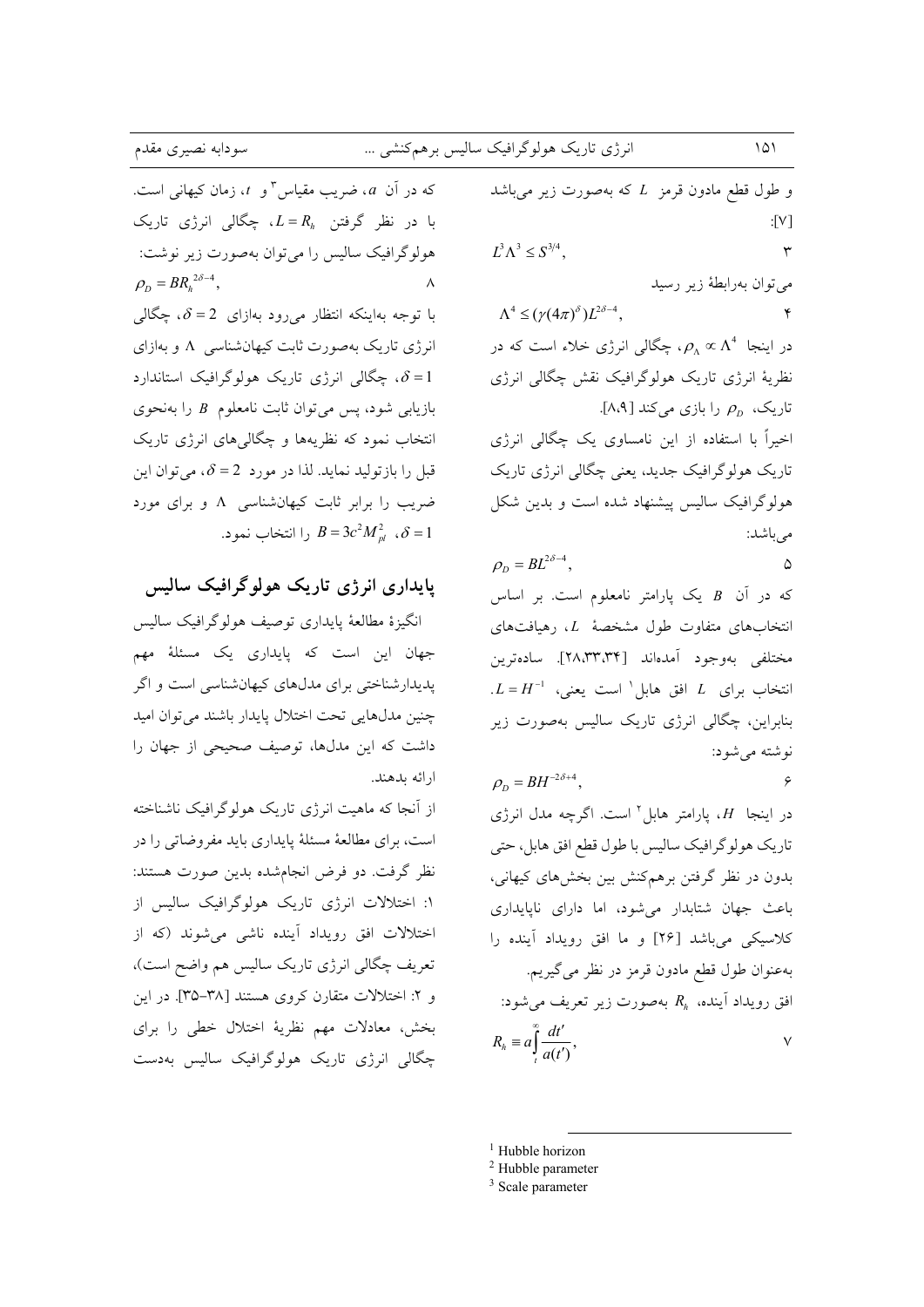که جمله  $\binom{\cos(kr)}{r}$ را بهسبب وجود تکینگی در کنار گذاشتهایم. با جایگزینی  $\Phi(r,t)$  در رابطهٔ  $r=0$ ا می توان نشان داد که  $\Phi_k(t)$  در معادلهٔ زیر صدق می کند:  $\gamma$  $-\frac{M_{pl}^{2}}{(\delta-2)Q_{0}}\frac{\sin(kr)}{r}r_{h0}\left\{\frac{k^{2}}{a^{2}}\Phi_{k}(t)+3H^{2}\Phi_{k}(t)+3H\dot{\Phi}_{k}(t)\right\}$  $= \int_{0}^{\infty} \frac{2\Phi_{k}(t')\sin(kr_{h0}(t'))}{a(t')r_{h0}(t')}dt' - \Phi_{k}(t)\int_{0}^{r_{h0}} \frac{\sin(kr)}{r}dr,$ برای حل این معادله از آن نسبت به t مشتق می گیریم که بهشکل زیر خواهد بود:  $\frac{M_{pl}^2}{(\delta-2)}\frac{\sin(kr)}{\rho_b r}\left[\frac{(2\delta-4)(HR_h-1)}{R_h}r_{h0}\left(\frac{k^2}{a^2}\Phi_k(t)\right)\right]$ +3H $\dot{\Phi}_k(t)$  + 3H<sup>2</sup> $\Phi_k(t)$  +  $\frac{1}{q} \left( \frac{k^2}{a^2} \Phi_k(t)$  + 3H $\dot{\Phi}_k(t)$  $\sqrt{(\Delta + 3H^2 \Phi_k(t))} - r_{h0} \left( -\frac{2ak^2}{a^3} \Phi_k(t) + \frac{k^2}{a^2} \Phi_k(t) \right)$ +3 $H\ddot{\Phi}_k(t)$  + 3 $H\ddot{\Phi}_k(t)$  + 6 $H\dot{H}\Phi_k(t)$  + 3 $H^2\dot{\Phi}_k(t)$  =  $-\frac{2\Phi_k(t)\sin(kr_{h0})}{ar_{h0}}+\frac{\sin(kr_{h0})}{ar_{h0}}\Phi_k(t)$  $-\dot{\Phi}_k(t)\int\limits^{r_{h0}}\frac{\sin(kr)}{r}dr,$ در رابطهٔ بالا از معادلات زیر استفاده شده است:  $\overline{d}$ 

$$
\frac{dP_D}{dt} = (2\delta - 4)\rho_D \frac{dR_h}{dt} R_h^{-1},
$$

$$
\frac{dR_h}{dt} = HR_h - 1.
$$

بعد از مقداری عملیات ریاضی و سادهسازی، رابطهٔ۱۵ را می توان بهصورت زیر بازنویسی کرد:

$$
\ddot{\Phi}_{k}(t) + \frac{1}{3H} \left\{ \left( 3\dot{H} - 3(2\delta - 5)H^{2} + \frac{3(2\delta - 5)H}{R_{h}} + \frac{k^{2}}{a^{2}} \right) \right\}
$$

$$
-\frac{(\delta - 2)\rho_{D}a}{M_{pl}^{2}R_{h}} \int_{0}^{\hbar_{0}} \frac{\sin(kr)}{kr} dr \right\} \dot{\Phi}_{k}(t) + \frac{1}{3H} \left\{ \left( 6H\dot{H} - 3(2\delta - 4)H^{3} + \frac{(2\delta - 5)k^{2}}{R_{h}} + \frac{3(2\delta - 5)H^{2}}{R_{h}} \right\}
$$

$$
-(2\delta - 2)\frac{k^{2}}{a^{2}}H) - \frac{(\delta - 2)\rho_{D}}{M_{pl}^{2}R_{h}} \frac{\sin(kr_{h0})}{kr_{h0}} \right\} \Phi_{k}(t) = 0.
$$

<sup>2</sup>Bardeen potential

میآوریم و سپس بهبررسی پایداری بر مبنای معادلهٔ اختلالي ميپردازيم. ما جهان تخت همگن و همسانگرد فریدمان-رابرتسون–واکر را در نظر میگیریم و اختلالات اسکالر متریک در پیمانهٔ نیوتون<sup>۱</sup> را بررس<sub>ی</sub> میکنیم:  $ds^{2} = -(1+2\Phi(r,t))dt^{2}$  $\triangleleft$  $+a(t)^{2}(1-2\Phi(r,t))dX^{2}$ ,  $a(t)$  که در آن  $\Phi(r,t)$  پتانسیل باردین  $X \mid X = |X|$  و ضريب مقياس مي باشند. ما همچنين افق رويداد آينده، را بهصورت زیر نوشتهایم  $R_{h}$  $R_h(0,t) = \int_0^{\frac{r_h(t)}{2}} a(t)(1-\Phi(r,t))dr,$  $\backslash$  .  $r = 0$  كه در اينجا  $R_h(0,t)$  افق رويداد آينده در نقطهٔ ، در زمان t و  $r_h(t)$  مسافت مختصهای افق رویداد اً ينده را نشان مي دهند. در مرتبهٔ اول نظريهٔ اختلال، که در آن  $r_{h0}(t) = \int_0^\infty dt'/a(t')$  است.  $r_h \equiv r_{h0} + \delta r_h$ با استفاده از تعریف چگال<sub>ی</sub> انرژی تاریک سالیس در رابطهٔ۸ و تغییر  $R_h$ ، میتوان تغییر انرژی تاریک سالیس نسبت به اختلال متریک را بهدست آورد

$$
\delta \rho_D = (2\delta - 4)\rho_D \frac{\delta R_h}{R_h}.
$$

با توجه به مؤلفه-۰۰ معادلات اینشتین مختل شده و جایگزین کردن رابطهٔ ۱۱ در آن داریم [۳۹]  $\gamma$ 

$$
\frac{\nabla^2 \Phi}{a^2} - 3H^2 \Phi - 3H \dot{\Phi} = \frac{\delta \rho_D + \delta \rho_m}{2M_{pl}^2} = \frac{(2\delta - 4)}{2M_{pl}^2} \frac{\delta R_h}{R_h},
$$
  
\n
$$
\Delta \Phi = \frac{\partial \rho_D + \delta \rho_m}{\partial \rho_M} = \frac{(2\delta - 4)}{2M_{pl}^2} \frac{\delta R_h}{R_h},
$$
  
\n
$$
\Delta \Phi = \frac{\delta \rho_m}{\partial \rho_m} = 0
$$
  
\n
$$
\Delta \Phi = 0
$$
  
\n
$$
\Delta \Phi = 0
$$
  
\n
$$
\Delta \Phi = 0
$$
  
\n
$$
\Delta \Phi = 0
$$
  
\n
$$
\Delta \Phi = 0
$$
  
\n
$$
\Delta \Phi = 0
$$
  
\n
$$
\Delta \Phi = 0
$$
  
\n
$$
\Delta \Phi = 0
$$
  
\n
$$
\Delta \Phi = 0
$$
  
\n
$$
\Delta \Phi = 0
$$
  
\n
$$
\Delta \Phi = 0
$$
  
\n
$$
\Delta \Phi = 0
$$
  
\n
$$
\Delta \Phi = 0
$$
  
\n
$$
\Delta \Phi = 0
$$
  
\n
$$
\Delta \Phi = 0
$$
  
\n
$$
\Delta \Phi = 0
$$
  
\n
$$
\Delta \Phi = 0
$$
  
\n
$$
\Delta \Phi = 0
$$
  
\n
$$
\Delta \Phi = 0
$$
  
\n
$$
\Delta \Phi = 0
$$
  
\n
$$
\Delta \Phi = 0
$$
  
\n
$$
\Delta \Phi = 0
$$
  
\n
$$
\Delta \Phi = 0
$$
  
\n
$$
\Delta \Phi = 0
$$
  
\n
$$
\Delta \Phi = 0
$$
  
\n
$$
\Delta \Phi = 0
$$
  
\n
$$
\Delta \Phi = 0
$$
  
\n
$$
\Delta \Phi = 0
$$
  
\n
$$
\Delta \Phi = 0
$$
  
\n
$$
\Delta \Phi = 0
$$
  
\n
$$
\Delta \Phi = 0
$$
  
\n
$$
\Delta \Phi = 0
$$

 $1$  Newtonian gauge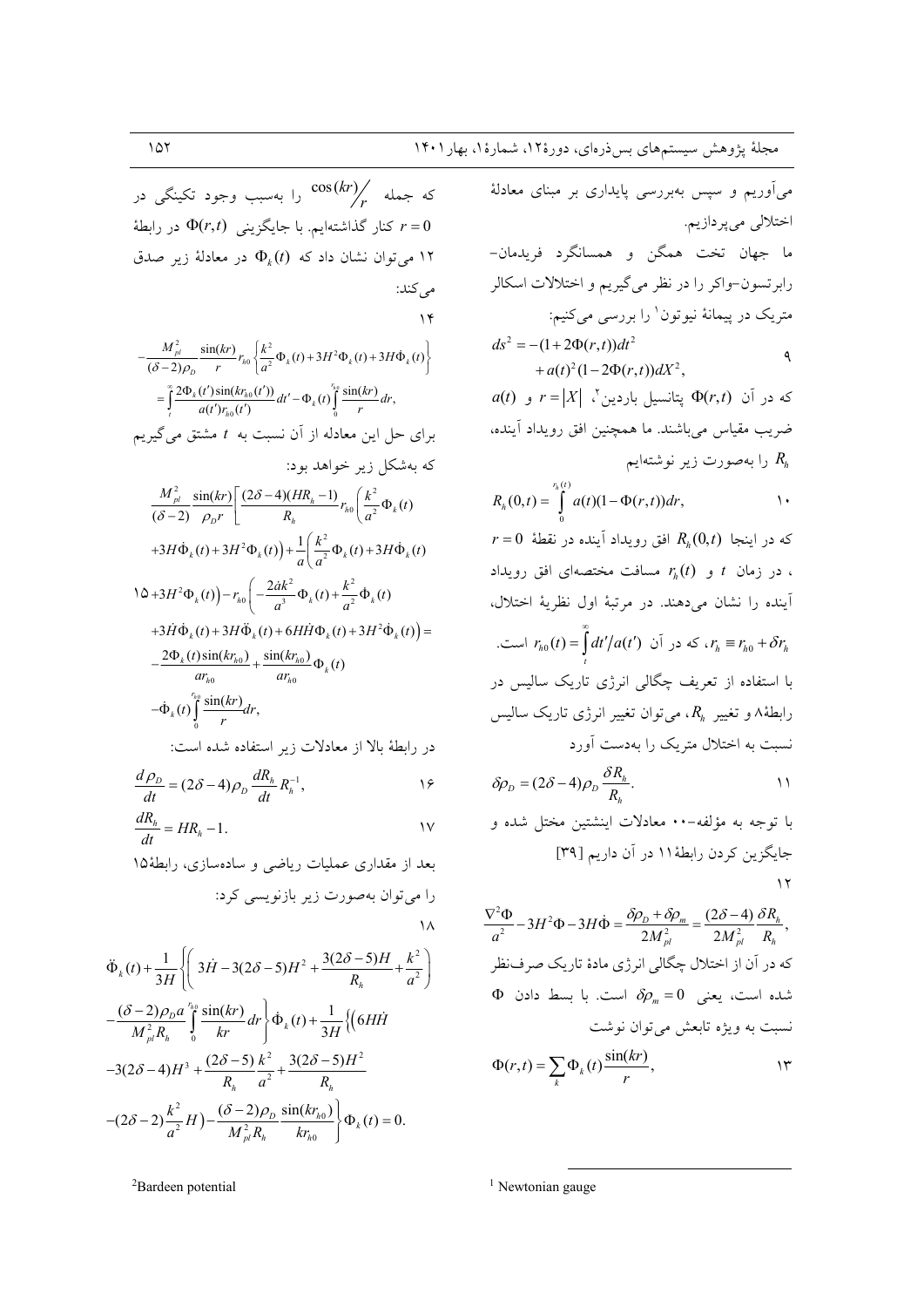$c \approx 1$  این بسط برای ناحیهٔ انرژی تاریک-غالب و بهصورت زير خواهد بود:  $\int_{-a(t')}^{\infty} \frac{dt'}{a(t')} (t'-t) \simeq r_{h0} R_{h0}.$  $\mathbf{y}$ در این صورت معادلهٔ۱۴ را میتوان بهصورت زیر نو شت:  $3H\dot{\Phi}_k(t) + \frac{2(\delta - 2)\rho_D}{M^2} R_{h0} \dot{\Phi}_k(t) \approx -3H^2 \Phi_k(t)$  $\forall \forall$  $-\frac{(\delta-2)\rho_D}{\rho} \Phi_{\mu}(t).$ 

$$
\frac{\dot{\Phi}_k(t)}{\Phi_k(t)} = -\frac{1 + (\delta - 2)\frac{\rho_D}{\rho_c}}{1 + 2(\delta - 2)\frac{\rho_D}{\rho_c}R_{h0}},
$$

با توجه به رابطهٔ بالا از آنجا که 0> $\frac{\dot{\Phi}_k(t)}{\Phi_0(t)}$  است، بنابراين حالت فرا-افق يک حالت در حال واپاشي است که پایدار میباشد پس هیچ ناپایداری برای این حالت اختلالي وجود ندارد.

حالت بعدي، حالت حدى زير-افق، كه در آن است، متناظر با طول،موجها و مقیاسهای  $k r_{h0} \gg 1$ کوچکتر از افق رویداد آینده میباشد. برای این حالت، معادلهٔ۱۴ را بهصورت زیر خواهیم داشت و بقیهٔ جملهها با یک ضریب  $1/(kr_{h0})$  فشرده می شوند:

$$
3H\dot{\Phi}_k(t) \simeq -\left(\frac{k^2}{a^2} + 3H^2\right)\Phi_k(t),
$$

بنابراین، حالت زیر-افق هم یک مد در حال واپاشی است یعنی  $\dot{\Phi}_k/\Phi_k < 0$  می باشد و هیچ ناپایداری در آن مشاهده نمه شود.

لازم بهذکر است که برای تحقیق پایداری مدل، روش ديگري هم وجود دارد. براي يک شارهٔ معمولي، مي توان  $v_s^2 = dp/d\rho$  مربع سرعت صوت  $v_s^2 = dp/d\rho$  را محاسبه کرده و بررسی نماییم که آیا سرعت صوت شاره مثبت یا منفی است. در این روش اگر سرعت صوت منفی باشد، یعنی

در حالتی که  $\delta=1$  باشد، این معادله دقیقاً بهشکل معادلات اختلال کیهانی برای انرژی تاریک هولوگرافیک استاندارد [۳۹] خواهد بود. اکنون می خواهیم پایداری معادلهٔ اختلالی را بررسی  $\frac{\Phi_k}{\Phi}$  نماییم برای بررسی پایداری باید روی رفتار .<br>تمرکز کنیم. دو مورد در رابطه با پایداری وجود دارد: ا: اگر  $\Phi_k \to 0$  مد اختلالی فریز میشود و ۲: اگر مد اختلالی در حال واپاشی است و در غیر  $\frac{\Phi_k}{\Phi}$ < 0 این صورت توصیف هولوگرافیک سالیس جهان نایایدار می باشد. می توان مشاهده کرد که حل معادله انتگرالی-دیفرانسیلی رابطهٔ۱۴ بهصورت دقیق مشکل مي باشد ولي مي توان در حد فرا–افق ' و زير –افق '، رفتار آنرا بهصورت تحليلي مطالعه نمود. بنابراين، دو حالت حدی معادلهٔ ۱۴ را بررسی خواهیم کرد.

اولين حالت، حالت حدي فرا–افق،  $k r_{b0} \ll 1$  مي باشد که متناظر با طول موجها و مقیاسهای بزرگتر از افق رویداد آینده است. در حد فرا–افق معادلهٔ۱۴ بهشکل زير خواهد بود:

$$
3H\dot{\Phi}_k(t) \approx -3H^2\Phi_k(t) + \frac{(\delta - 2)\rho_D}{M_{pl}^2}\Phi_k(t)
$$

$$
-\frac{2(\delta - 2)\rho_D}{M^2 r_{l0}}\int_{a(t)}^{a(t)}\Phi_k(t').
$$

انتگرال آخرین جملهٔ رابطهٔ بالا را می توان با استفاده از رابطهٔ زیر تخمین زد

$$
\int_{t}^{\infty} \frac{dt'}{a(t')} \Phi_{k}(t') \approx \int_{t}^{\infty} \frac{dt'}{a(t')} \Big( \Phi_{k}(t) + \dot{\Phi}_{k}(t)(t'-t) \Big), \quad \forall \cdot
$$
\n
$$
\Phi_{k}(t') = -dr_{h0} \quad \forall \cdot \theta \in \mathcal{A}
$$

$$
\int_{t}^{\infty} \frac{dt'}{a(t')} (t-t') \approx
$$
\n
$$
r_{h0}R_{h0} + \int_{t}^{\infty} \frac{dt'}{a(t')} (t'-t) \left(c \sqrt{\frac{\rho_c}{\rho_D}} - 1\right).
$$

<sup>1</sup> Super-horizon mode

 $2$  Sub-horizon mode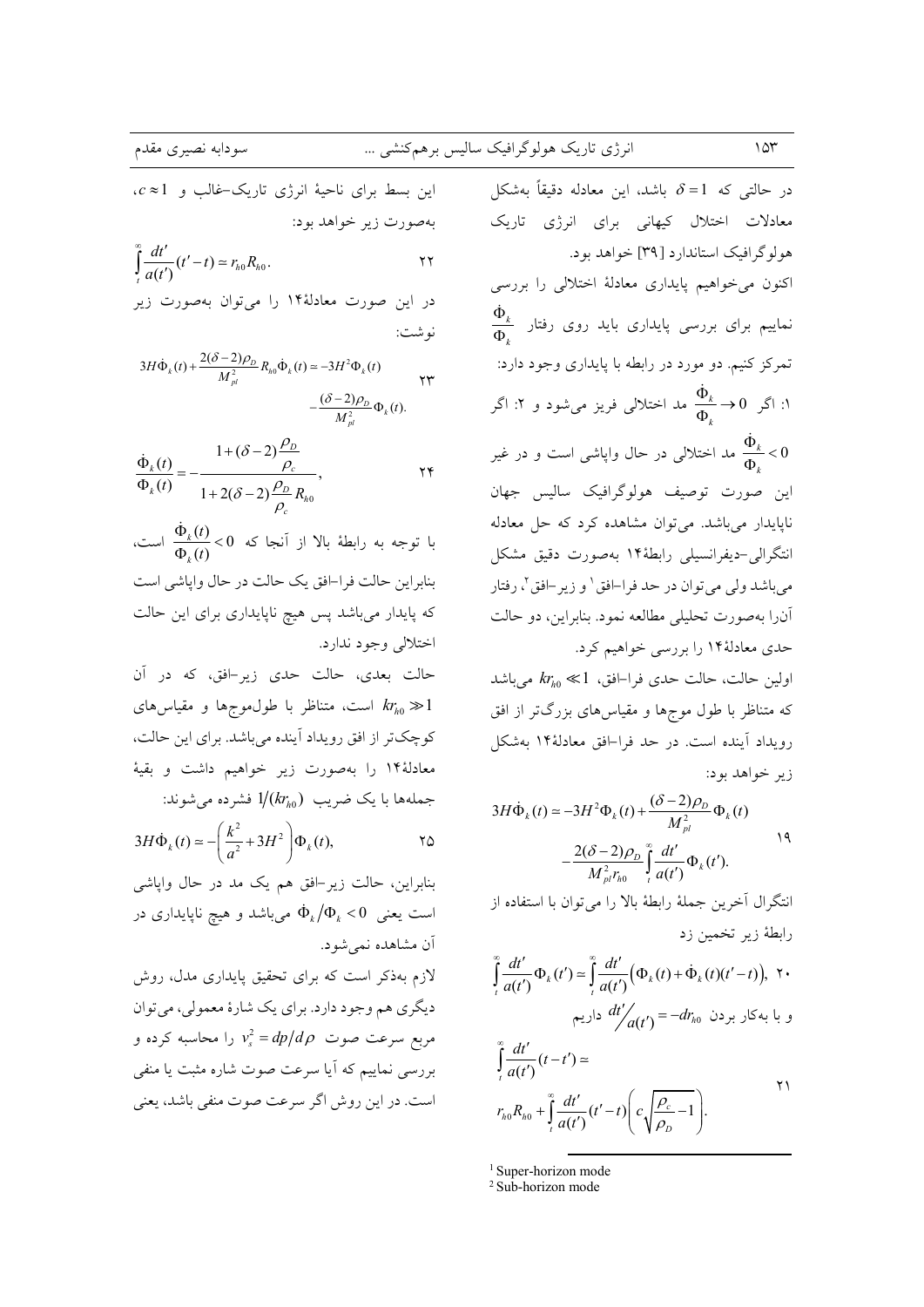مدل ناپایدار است و اگر مثبت باشد یعنی پایدار است. با محاسبهٔ مربع سرعت صوت برای مدل انرژی تاریک سالیس درمی یابیم که  $v_s^2 < 0$  میباشد و مدل ناپایدار کلاسیکی است [۳۴]. اما باید دقت کرد که برای انرژی تاریک هولوگرافیک سالیس، اختلال چگالی انرژی از اختلال متریک ناشی می شود و از چنین ناپایداری رنج نميبرد.

چون برای یک شارهٔ معمولی، معادلات اختلالی موضعی هستند درحالیکه اختلال چگالی انرژی تاریک سالیس از اختلال متریک ناشی می شود که بهصورت غیرموضعی و کلی ٔ رفتار میکند و این متفاوت از رفتار شارهٔ معمولی است و مشکلی ایجاد نمي نمايد.

بنابراین، میتوانیم ببینیم که جهان هولوگرافیک سالیس تحت اختلال پایدار میباشد و این تأییدی برای این توصيف از جهان است.

#### ساليس تاريک هولوگرافيک انرژی برهمكنشي

با توجه به ماهیت مجهول انرژی تاریک و مادهٔ تاریک می توان فرض کرد که آنها با هم برهمکنش دارند و مشاهدات کیهانشناسی نیز این فرض را تأیید می کنند. وجود برهمکنش بین این دو مؤلفه می تواند مسئلهٔ انطباق را بهنحوی حل کند که جهان به یک حالت یایا میل نماید و نسبت انرژی تاریک و مادهٔ تاریک مقداری ثابت بماند [۴۰]. برهمکنش مناسب بین انرژی تاریک و مادهٔ تاریک روی دینامیک اختلال تأثیر می گذارد و سرعت صوت آدیاباتیک و رفتار اختلال در مقیاس بزرگ را اصلاح میکند. هر تقارن شناخته شدهای، وجود برهمکنش بین قسمتهای تاریک عالم

 $1$  Local

را تأیید کرده و این مدلها نسبت به مدلهای غیر برهم کنشی سازگاری بیشتری با مشاهدات کیهانی دارند. [۲۲، ۴۱]. لازم بهذکر است که بقای انرژی کل در مدل انرژی تاریک برهمکنشی نیز برقرار است، و انرژی تاریک و مادهٔ تاریک بهصورت مجزا پایسته نیستند. این برهم كنش از طريق معادلات زير توصيف مى شود  $\dot{\rho}_D + 3H(1+\omega_D)\rho_D = Q,$  $\mathbf{y}$  $\dot{\rho}_m + 3H\rho_m = -Q,$  $\mathsf{Y}\mathsf{V}$ در اینجا Q جملهٔ برهمکنشی را نشان میدهد که از تصحيح أنترويي بهدست مي أيد. مي توان جملهٔ برهم كنشى را بهصورت زير نوشت:  $Q = 3bH(\rho_m + \rho_n),$  $\mathsf{Y}\Lambda$ که در آن  $b$  ثابت جفتشدگی ۳ میباشد. در واقع، مدل انرژی تاریک برهمکنشی کلیتر و جامع تر از مدل غیر برهم کنشی است و جفت شدگی میان انرژی تاریک و مادهٔ تاریک به دینامیک کیهانی غنا می بخشد و دیدگاههای جدیدی در مورد انرژی تاریک هولوگرافیک می گشاید. لذا بخش بعدی به طبقهبندی انرژی تاریک هولوگرافیک سالیس برهمکنشی اختصاص داده می شود و در هر مورد معادلات حالت مربوطه بررسي خواهند شد.

## واپاشی انرژی تاریک هولوگرافیک سالیس به مادهٔ تاریک

ابتدا بەبررسى واپاشى انرژى تارىك ھولوگرافىك  
سالىس بە مادة تارىك خواھىم پرداخت:  

$$
\rho'_D + 3(1+\omega_D)\rho_D = 3b\rho_D,
$$

 $2$  Global

 $3$  Coupling constant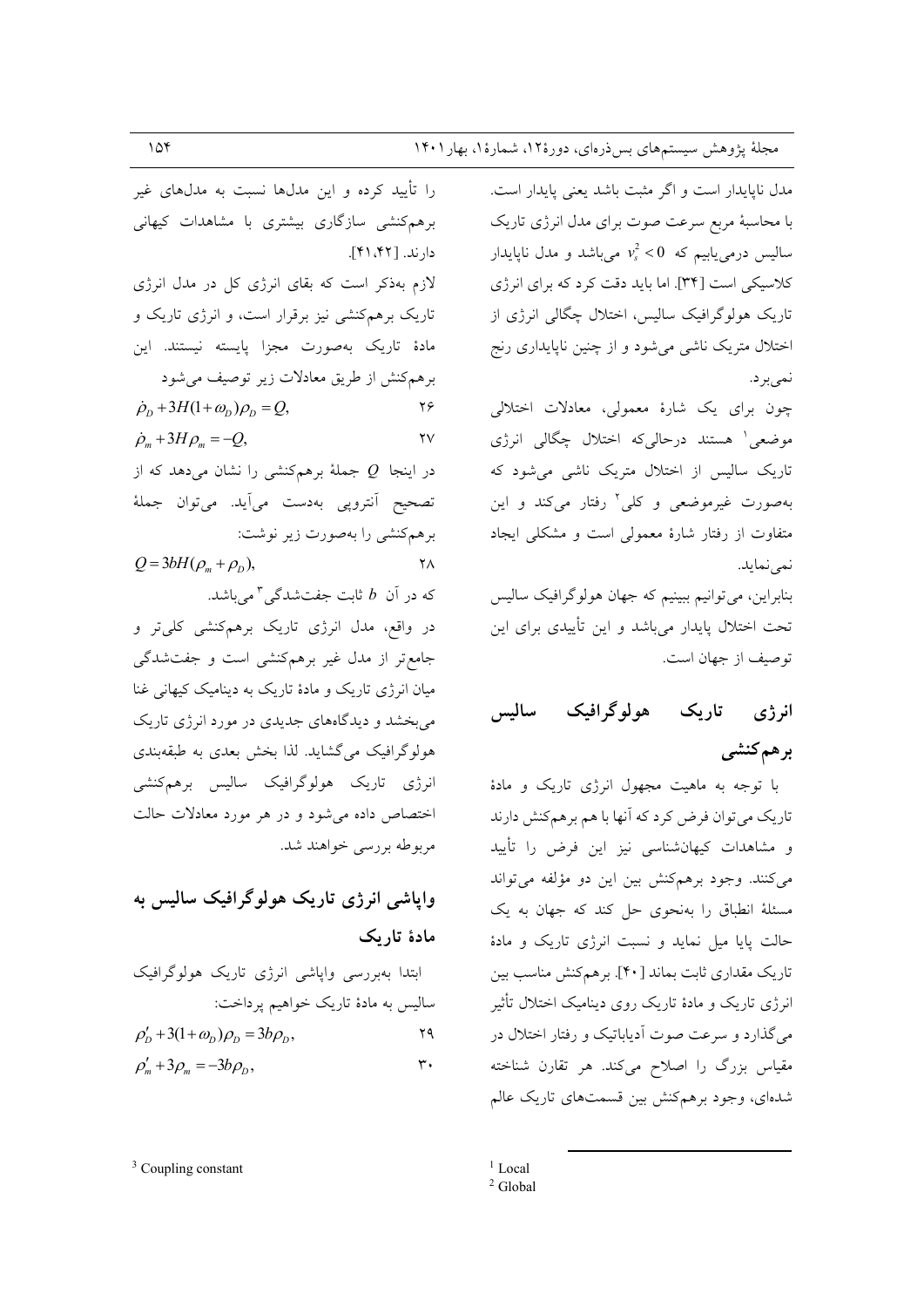از معادلهٔ۳۵ داریم

$$
\frac{H'}{H} = -\frac{\Omega_D'}{2\Omega_D} + (\delta - 2) - \frac{(\delta - 2)}{HR_h}
$$
\n
$$
= -\frac{\Omega_D'}{2\Omega_D} + (\delta - 2) - \frac{(\delta - 2)}{H} \frac{(\delta - 4)}{(\delta - 2)} = -\frac{\Omega_D'}{2\Omega_D} + (\delta - 2) - \frac{(\delta - 2)}{H} \frac{(\delta - 4)}{(\delta - 2)} = -\frac{\Omega_D'}{2\Omega_D} + \frac{\Omega_D'}{2\Omega_D} = -\frac{\Omega_D'}{2\Omega_D} = -\frac{\Omega_D'}{2\Omega_D} = -\frac{\Omega_D'}{2\Omega_D} = -\frac{\Omega_D'}{2\Omega_D} = -\frac{\Omega_D'}{2\Omega_D} = -\frac{\Omega_D'}{2\Omega_D} = -\frac{\Omega_D'}{2\Omega_D} = -\frac{\Omega_D'}{2\Omega_D} = -\frac{\Omega_D'}{2\Omega_D} = -\frac{\Omega_D'}{2\Omega_D} = -\frac{\Omega_D'}{2\Omega_D} = -\frac{\Omega_D'}{2\Omega_D} = -\frac{\Omega_D'}{2\Omega_D} = -\frac{\Omega_D'}{2\Omega_D} = -\frac{\Omega_D'}{2\Omega_D} = -\frac{\Omega_D'}{2\Omega_D} = -\frac{\Omega_D'}{2\Omega_D} = -\frac{\Omega_D'}{2\Omega_D} = -\frac{\Omega_D'}{2\Omega_D} = -\frac{\Omega_D'}{2\Omega_D} = -\frac{\Omega_D'}{2\Omega_D} = -\frac{\Omega_D'}{2\Omega_D} = -\frac{\Omega_D'}{2\Omega_D} = -\frac{\Omega_D'}{2\Omega_D} = -\frac{\Omega_D'}{2\Omega_D} = -\frac{\Omega_D'}{2\Omega_D} = -\frac{\Omega_D'}{2\Omega_D} = -\frac{\Omega_D'}{2\Omega_D} = -\frac{\Omega_D'}{2\Omega_D} = -\frac{\Omega_D'}{2\Omega_D} = -\frac{\Omega_D'}{2\Omega_D} = -\frac{\Omega_D'}{2\Omega_D} = -\frac{\Omega_D'}{2\Omega_D} = -\frac{\Omega_D'}{2\Omega_D} = -\frac{\Omega_D'}{2\Omega_D} = -\frac{\Omega_D'}{2\Omega_D} = -\frac{\Omega_D'}{2\Omega_D} = -\frac{\Omega_D'}{2\Omega_D} = -\frac{\Omega_D'}{2\Omega_D} = -\frac{\Omega_D'}{2\Omega_D} = -\frac{\Omega_D'}{2\Omega_D} = -\frac{\Omega_D
$$

 $\dot{H} = -4\pi G(\rho + p)$  $\mathsf{r}\mathsf{v}$  $=-4\pi G(\rho+\rho_n\omega_n+\rho_r\omega_r),$ 

که در آن  $\rho_r$  چگالی انرژی تابشی است که در ناحیهٔ انرژی تاریک-غالب میتوان از آن صرف نظر کرد، با استفاده از معادلهٔ۳۴ و تعریف چگالی انرژی بحرانی ، می توان رابطهٔ۳۷ را بدین صورت نوشت:  $\rho_c$  $\mathsf{r}_\Lambda$ 

$$
\frac{H'}{H} = \frac{2\delta - 1}{2}\Omega_D - \frac{\delta - 2}{H}{}^{2\delta - 4}\left(\frac{B}{\rho_D}\Omega_D - \frac{3}{2}b\Omega_D - \frac{3}{2}\right).
$$
  
با جايگزين کردن معادله٨٨ در رابطهٔ١٧٠ مىتون بە يك  
معادلهٔ ديفرانسيلى براى  $\Omega_D$ 

$$
\frac{\Omega_D'}{\Omega_D} = (1 - \Omega_D) \left( (2\delta - 1) - \frac{(2\delta - 4)}{H} 2\delta - 4 \frac{B}{\rho_D} \right) \quad \text{and} \quad + 3b\Omega_D.
$$

همچنین میتوان تعریف پارامتر قرمزگرایی z بهصورت  $a = (1+z)^{-1}$  را بهکار برد و دو معادلهٔ۳۸ و ۳۹ را برحسب z بهصورت زیر بازنویسی کرد:  $\mathbf{r}$ .

$$
\frac{dH}{dz} = -\frac{H}{1+z} \left( \frac{2\delta - 1}{2} \Omega_D - \frac{\delta - 2}{H} \left( \frac{B}{3M_{pl}^2 H^2 \Omega_D} \right)^{\frac{1}{2\delta - 4}} - \frac{3}{2} b \Omega_D - \frac{3}{2} \right),
$$

 $\mathbf{y}$ 

$$
\frac{d\Omega_D}{dz} =
$$
\n
$$
-\frac{\Omega_D (1 - \Omega_D)}{1 + z} \left( (2\delta - 1) - \frac{2\delta - 4}{H} \left( \frac{B}{3M_{pl}^2 H^2 \Omega_D} \right)^{\frac{1}{2\delta - 4}}
$$
\n
$$
-\frac{3b\Omega_D^2}{1 + z}.
$$

که در اینجاه 
$$
ω_D
$$
 برای نشان دادن پارامتر معادلهٔ حالت اترژی تاریک مولو گرافیک استهه ده. سرعت واپاشی، متناسب با چگالی انرژی تاریک است، سرعت واپاشی، متناسب با چگالی انرژی تاریک به سرعت واپاشی، متناسب با چگالی انرژی تاریک به ماند میرفیزیکی مانند میشود.  
مانند مم منفی و 20 منجر به نتایح غیرفیزیکی  
این موفعع را میتوان با استفاده از رابطهٰ۲۲ بهصورت  
مانند ممصورت زیر بهدست خواهیم آورد  
میالهٔ۲۳ به مورت  
حول آنرا بهصورت زیر بهدست خواهیم آورد  
میالهٔ۲۳ بهارای ملا-  
49 مناجلا یه یراد  
۲۸ه اوره  
۲۸ه 40 میکراد. همچنین از آنجا که 1 = 40<sub>۷</sub>ه  
میباشلا منغی شلان بهمورت زیر بهدست خواهیم آورد  
۱۸ه همچنین از آنجا که 1 = 40<sub>۷</sub> هی<sub>م</sub>۱  
۲می باشلا منجر به میکراد.  
میشاند منفی مندان بهمیان ده یه 40  
۱۱هه 40 منجر میشی مندن میمیاد  
امشتود. بنابراین بایلی منچری دی دیه میگرده دی دیه  
میباشد میگردی د ممچنین از آنجا که 1- 40 بزرگتر  
امشیتیگیری از جنکالی انرژی تاریک سالیس در رابطهٔ  
ا شمنتیگیری از چگالی ابید 0 د میش دی دیه  
می باشد دینیه 40 میری دیه

$$
\rho'_D = (2\delta - 4)\rho_D(1 - \frac{1}{HR_h}),
$$

$$
\mathsf{r} \mathsf{r} \quad \mathsf{r} \quad \mathsf{r} \quad \mathsf{r} \quad \mathsf{r} \quad \mathsf{r} \quad \mathsf{r} \quad \mathsf{r} \quad \mathsf{r} \quad \mathsf{r} \quad \mathsf{r} \quad \mathsf{r} \quad \mathsf{r} \quad \mathsf{r} \quad \mathsf{r} \quad \mathsf{r} \quad \mathsf{r} \quad \mathsf{r} \quad \mathsf{r} \quad \mathsf{r} \quad \mathsf{r} \quad \mathsf{r} \quad \mathsf{r} \quad \mathsf{r} \quad \mathsf{r} \quad \mathsf{r} \quad \mathsf{r} \quad \mathsf{r} \quad \mathsf{r} \quad \mathsf{r} \quad \mathsf{r} \quad \mathsf{r} \quad \mathsf{r} \quad \mathsf{r} \quad \mathsf{r} \quad \mathsf{r} \quad \mathsf{r} \quad \mathsf{r} \quad \mathsf{r} \quad \mathsf{r} \quad \mathsf{r} \quad \mathsf{r} \quad \mathsf{r} \quad \mathsf{r} \quad \mathsf{r} \quad \mathsf{r} \quad \mathsf{r} \quad \mathsf{r} \quad \mathsf{r} \quad \mathsf{r} \quad \mathsf{r} \quad \mathsf{r} \quad \mathsf{r} \quad \mathsf{r} \quad \mathsf{r} \quad \mathsf{r} \quad \mathsf{r} \quad \mathsf{r} \quad \mathsf{r} \quad \mathsf{r} \quad \mathsf{r} \quad \mathsf{r} \quad \mathsf{r} \quad \mathsf{r} \quad \mathsf{r} \quad \mathsf{r} \quad \mathsf{r} \quad \mathsf{r} \quad \mathsf{r} \quad \mathsf{r} \quad \mathsf{r} \quad \mathsf{r} \quad \mathsf{r} \quad \mathsf{r} \quad \mathsf{r} \quad \mathsf{r} \quad \mathsf{r} \quad \mathsf{r} \quad \mathsf{r} \quad \mathsf{r} \quad \mathsf{r} \quad \mathsf{r} \quad \mathsf{r} \quad \mathsf{r} \quad \mathsf{r} \quad \mathsf{r} \quad \mathsf{r} \quad \mathsf{r} \quad \mathsf{r} \quad \mathsf{r} \quad \mathsf{r} \quad \mathsf{r} \quad \mathsf{r} \quad \mathsf{r} \quad \
$$

$$
\omega_{D} = \frac{1 - 2\delta}{3} + \frac{2\delta - 4}{3} \frac{1}{HR_{h}} + b
$$
  
=  $\frac{1 - 2\delta}{3} + \frac{2\delta - 4}{3} \frac{1}{H} 2\delta - 4 \frac{B}{\sqrt{\rho_{D}}} + b.$ 

 $\rho_c = 3 M_{nl}^2 H^2$  اگر چگالی انرژی بحرانی را بهصورت در نظر بگیریم، میتوان کمیت بدون بعد چگالی را بهصورت  $\frac{\rho_{D}}{\rho_{c}}=\frac{\rho_{D}}{\rho_{c}}$  تعریف کرد که با مشتق گرفتن از آن نسبت به  $a$ ln بهرابطهٔ زیر میرسیم  $\mathsf{r}\mathsf{o}$ 

$$
\begin{split} \Omega_D' &= (2\delta - 4) \Bigg( 1 - \frac{1}{HR_h} \Bigg) \Omega_D - 2 \frac{H'}{H} \Omega_D \\ &= (2\delta - 4) \Omega_D - (2\delta - 4) \frac{1}{H} {}^{2\delta} \sqrt[4]{\frac{B}{\rho_D}} \Omega_D - 2 \frac{H'}{H} \Omega_D. \end{split}
$$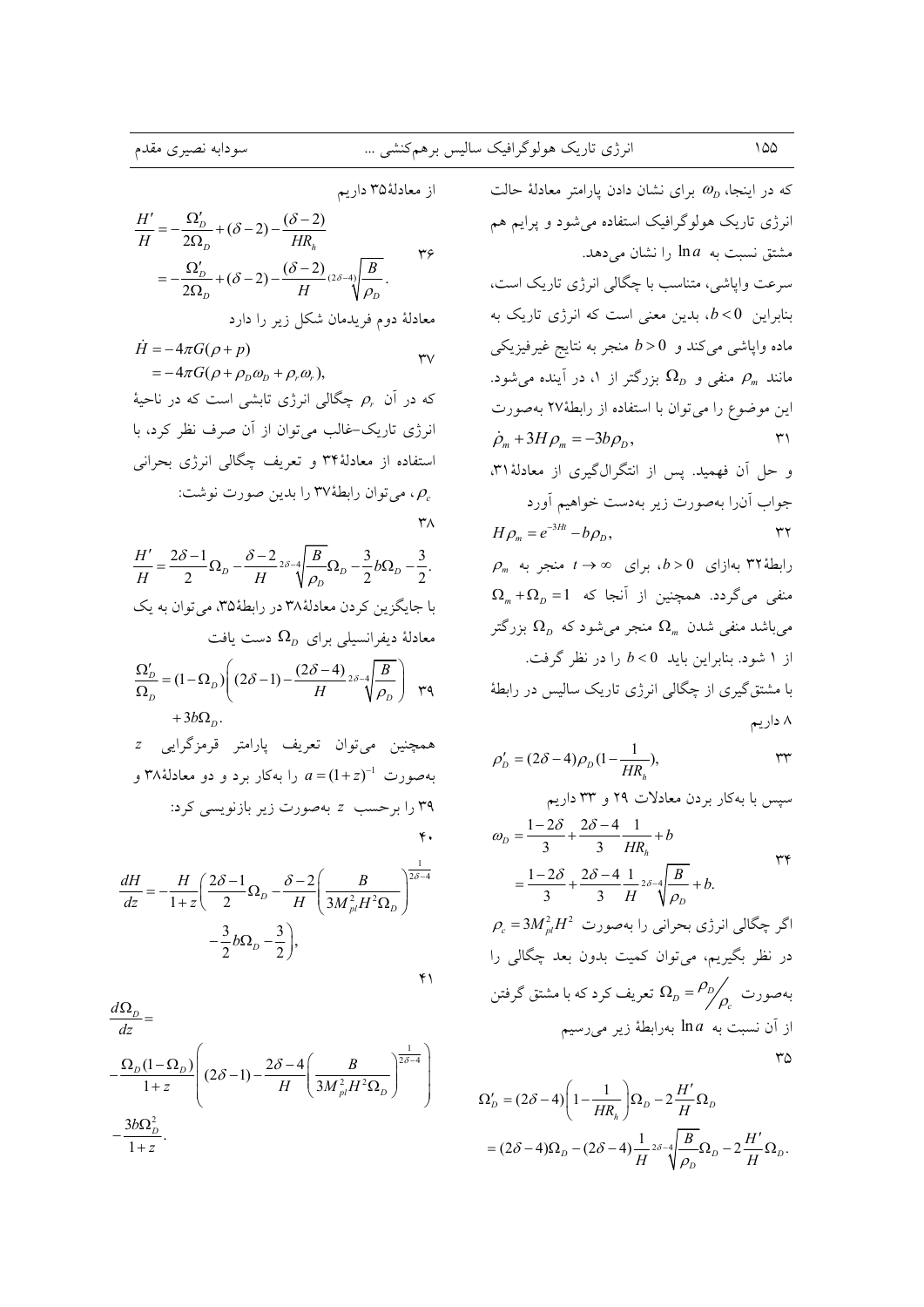$\delta$  =1.2,1.5,1.9 میکند و برای موارد 5.1.5,1.9 بهازای 0.9 > 2 > 0.4 جهان از یک دوره با انبساط کندشونده وارد دورهای با انبساط تندشونده می شود.

برهم كنش هيبريدي

در برهم کنش هیبریدی، جملهٔ برهمکنشی متناسب با چگالی انرژی بحرانی،  $\rho_c$  است. معادلات تحول در این مورد بدین صورت هستند  $\rho'_D + 3(1+\omega_D)\rho_D = 3b\rho_c,$  $\mathbf{r}$  $\rho'_{m}+3\rho_{m}=-3b\rho_{c}.$  $Y\Delta$ در این حالت، ما رهیافت ریاضی یکسانی را تکرار خواهیم کرد و بهمعادلات دیفرانسیلی زیر برای  $H$  و خواهیم رسید  $\Omega_{\scriptscriptstyle D}$  $\frac{H'}{H} = \frac{2\delta - 1}{2}\Omega_D - \frac{\delta - 2}{H}2\delta - 4\sqrt{\frac{B}{3M_{pl}^2H^2\Omega_D}}\Omega_D$  $-\frac{3}{2}b-\frac{3}{2},$ و  $- - \delta = 12$  $\delta = 1.5$ 

 $6-12$ 

جواب این دو معادله یعنی  $\Omega_{\scriptscriptstyle D}$  و  $H$  را در شکل ۱ ترسیم کردهایم. نمودار تحول  $\Omega_{\scriptscriptstyle D}$  برای مقادیر مختلف ، در شکل ۱ نشان داده شده است. مقدار اولیه ،  $H$  میباشد. تحول پارامتر هابل  $\Omega_D(z=0)=0.73$ با مقدار اوليه 75 = H(z = 0). هم بهصورت تابعي از قرمزگرایی z رسم شده است. همان طور که از شکل مشاهده میشود در زمان اولیه یعنی ∞ → c ، چگالی انرژی تاریک بهسمت صفر میل میکند و برای زمانهای دور 1- $\rightarrow$ ، چگالی انرژی تاریک به یک نزدیک خواهد شد. یارامتر هابل نیز در زمان اولیه یعنی مثبت است و بهطور یکنواخت با کاهش قرمزگرایی z، کاهش می یابد که این رفتار متناظر با انبساط با شتاب كاهنده كيهان مي باشد، در حالي كه براي آیندهٔ خیلی دور 1−→ z، در حد زمان کیهانی بی نهایت، پارامتر هابل به صفر میل میکند و در ی نهایت می شود. به عبارتی پارامتر هابل در  $z = -1$ زمانهای دور، شتاب کندشونده را متوقف نموده و یک شتاب تند شونده را شروع می کند. این نمودارها با مشاهدات كيهانشناسي مطابقت دارند [٢٣،٤٤]. پارامتر شتاب کاهنده q، بهصورت زیر تعریف می شود  $q = -1 - \frac{\dot{H}}{H^2},$  $\gamma$ با جانشین کردن رابطهٔ۳۸ در معادله بالا بهعبارت زیر خواهيم رسيد

 $\Upsilon$ 

$$
q = -1 - \frac{\dot{H}}{H^2}
$$
  
= -1 -  $\left(\frac{2\delta - 1}{2}\Omega_D - \frac{\delta - 2}{H}2\delta - 4\sqrt{\frac{B}{3M_{pl}^2H^2\Omega_D}}\Omega_D - \frac{3}{2}b\Omega_D - \frac{3}{2}\right)$ ,

 $q$ یارامتر  $q$  برحسب قرمزگرایی  $z$  در شکل ۲ نشان داده شده است. همان طور که ملاحظه می شود مدل انرژی تاریک هولوگرافیک در نظریهٔ سالیس، انبساط شتابدار



 $0.2$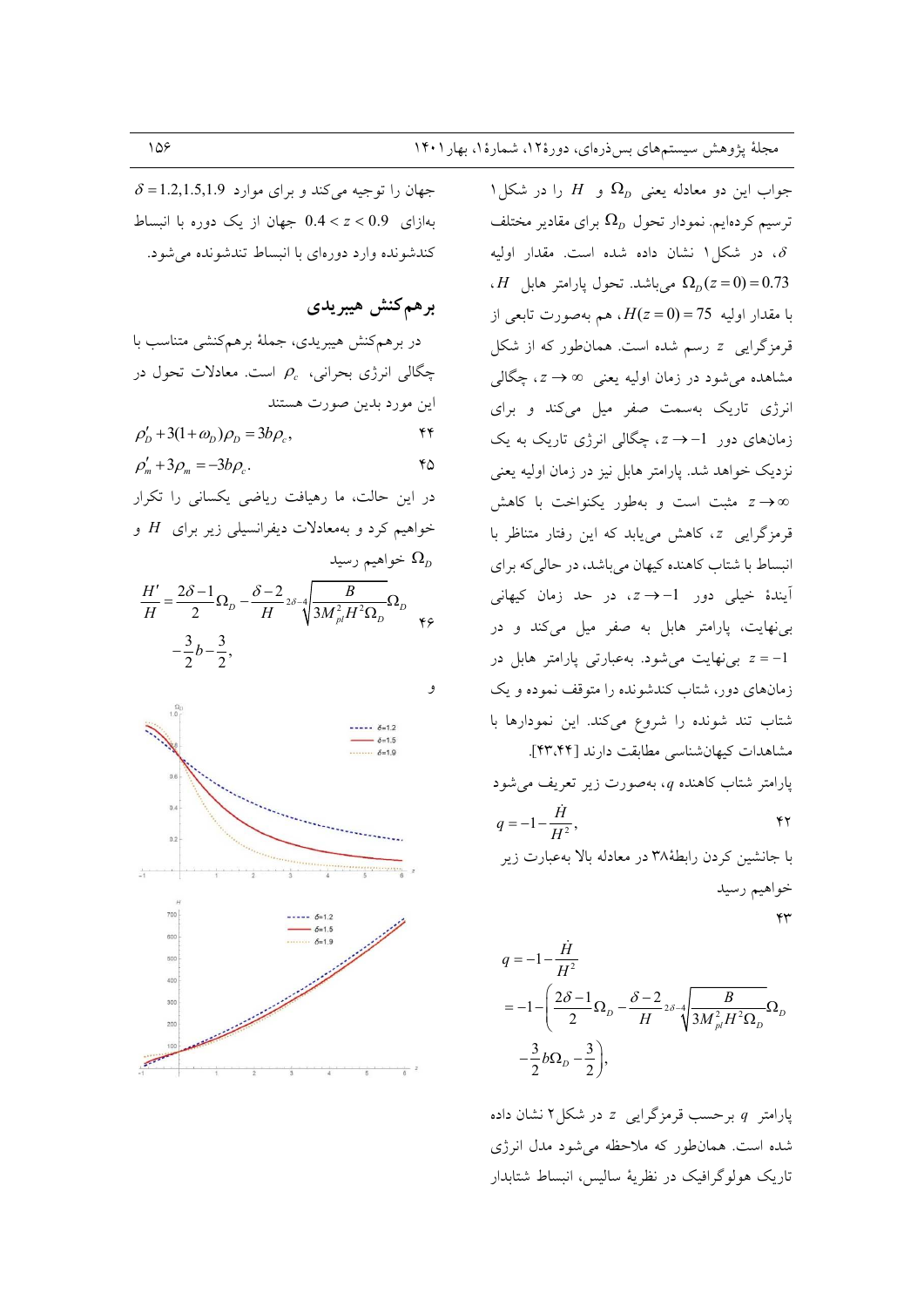$\overline{\Omega_{n}}$ 

توابعی از قرمزگرایی <sup>ب</sup> رسم شدهاند که در این مورد هم تطابق با دادههای کیهانشناسی مشهود است. در این مورد هم با استفاده از معادلهٔ۴۶ پارامتر شتاب کاهنده q، بهصورت زير خواهد بود

 $\Delta \cdot$ 

$$
q = -1 - \frac{H}{H^2}
$$
  
= -1 -  $\left(\frac{2\delta - 1}{2}\Omega_D - \frac{\delta - 2}{H} 2\delta - 4 \sqrt{\frac{B}{3M_{pl}^2 H^2 \Omega_D}} \Omega_D - \frac{3}{2} b - \frac{3}{2}\right)$ ,

که نمودار مربوط به آن، در شکل۴ رسم شده است. نمودار نشان میدهد که این مدل انبساط شتابدار جهان را هم در حال حاضر و هم در آینده توجیه میکند و بهازای قرمزگرایی 0.8 > z > 0 جهان از دوره انبساط شتابدار کندشونده وارد دورهای با انبساط شتابدار تندشونده مي شود.



شکل۳. تحول جهان برای برهمکنش هیبریدی نشان داده شده است. ما شرایط اولیه  $\Omega_D = 0.73$ ، 75 $H_0 = 75$  را برای این محاسبات بهكار بردهايم.

**شکل ۱.** تحول عالم با فرض اینکه چگالی انرژی تاریک سالیس به ، ماده تاریک واپاشی میکند. ما شرایط اولیه  $\Omega_D = 0.73$ را در محاسبات عددی بهکار بردهایم.  $H_0 = 75$ 



شکل۲. پارامتر  $q$  بهازای مقادیر مختلف  $\delta$ ، که در آن  $H_0 = 75$ ,  $\Omega_p = 0.73$ 

$$
\frac{\Omega_D'}{\Omega_D} = (1 - \Omega_D) \left( (2\delta - 1) - \frac{(2\delta - 4)}{H} \frac{B}{2\delta \sqrt{\frac{B}{3M_{pl}^2 H^2 \Omega_D}}} \right)
$$
  
+3b.

$$
\kappa_{\mathsf{V}}
$$

 $\mathbf{v}$ 

$$
\frac{dH}{dz} = -\frac{H}{1+z} \left( \frac{2\delta - 1}{2} \Omega_D - \frac{\delta - 2}{H} \left( \frac{B}{3M_{pl}^2 H^2 \Omega_D} \right)^{\frac{1}{2\delta - 4}} \Omega_D - \frac{3}{2} b - \frac{3}{2} \right),
$$

$$
\star\mathbf{q}
$$

$$
\frac{d\Omega_D}{dz} = \frac{Q_D(1-\Omega_D)}{1+z} \left( (2\delta - 1) - \frac{2\delta - 4}{H} \left( \frac{B}{3M_{pl}^2 H^2 \Omega_D} \right)^{\frac{1}{2\delta - 4}} \right) - \frac{3b\Omega_D}{1+z}.
$$

این دو معادله بهصورت عددی حل شدهاند و تحول عالم در شکل۳ رسم شده است. بهازای بعضی مقادیر ، رفتار کمیتهای بدون بعد  $\Omega_{\scriptscriptstyle D}$  و  $H$  بهصورت،  $\delta$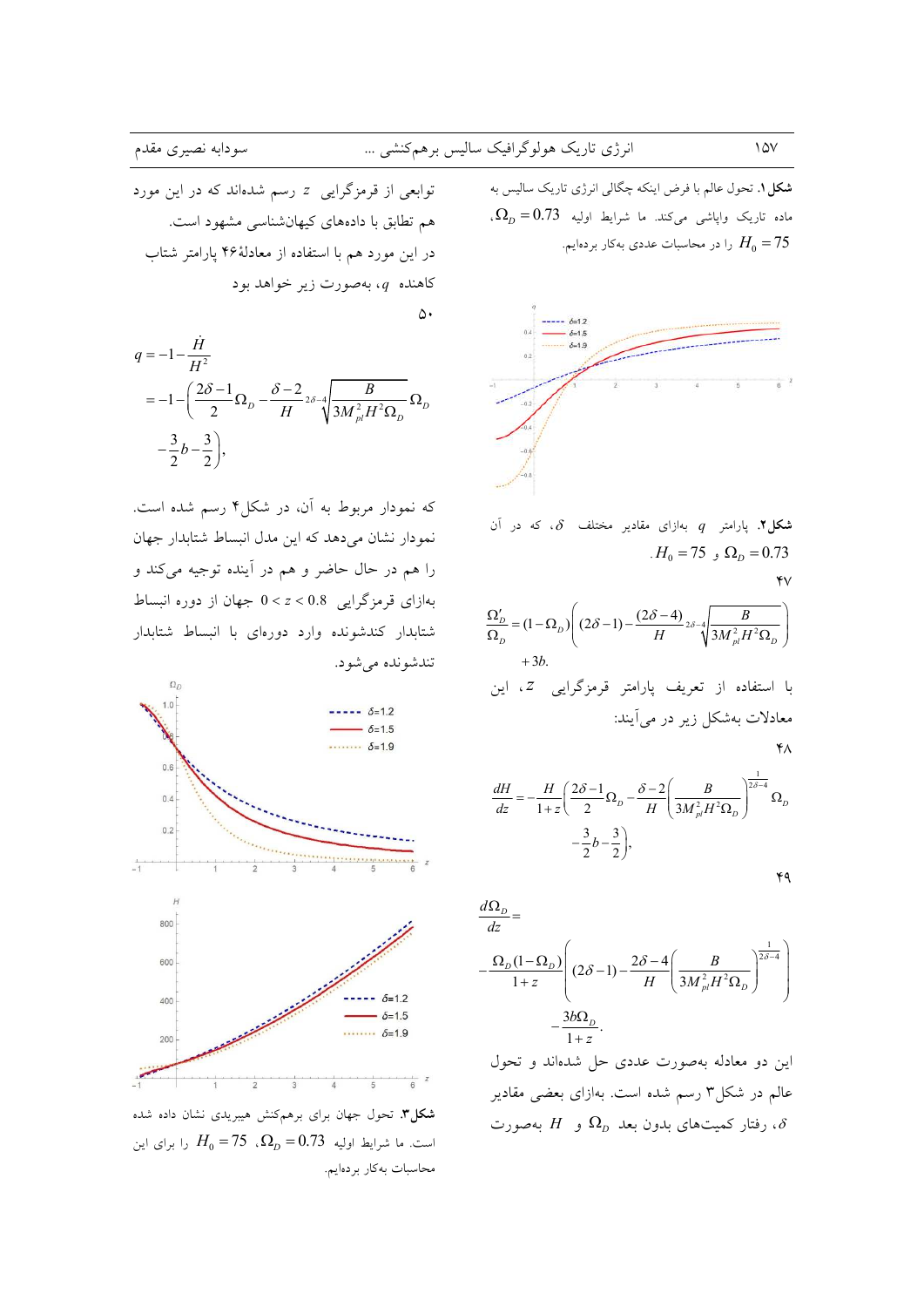$\Delta \mathcal{S}$ 

 $\overline{\mathbf{S}}$ 

7

$$
\frac{d\Omega_D}{dz} = -\frac{\Omega_D (1 - \Omega_D)}{1 + z} \left( (2\delta - 1) \right)
$$

$$
-\frac{2\delta - 4}{H} \left( \frac{B}{3M_{pl}^2 H^2 \Omega_D} \right)^{\frac{1}{2\delta - 4}} - \frac{3b\Omega_D}{1 + z} (1 - \Omega_D).
$$

و این دو معادله نیز بهصورت عددی حل شدهاند.  $q$  نمودار پارامترهای تحول کیهانشناسی  $\Omega_D$ ،  $H$  و برحسب قرمزگرایی  $z$  بهازای مقادیر دلخواه  $\delta$ ، در شکل های ۵ و ۶ نمایش داده شدهاند. از شکل ۵ ملاحظه  $z\rightarrow -1$  میشود که پارامتر چگالی  $\Omega_{D}$  در آیندهٔ دور ، بهصورت  $\Omega_{\scriptscriptstyle D} \to \Omega_{\scriptscriptstyle D}$  می باشد و در زمانهای اولیه تکامل عالم  $(\alpha \rightarrow \Omega_p)$  مقدار  $\Omega_p$  به صفر میل میکند که با مشاهدات کیهانشناسی مطابقت دارد. سرانجام با بهكار بردن معادلهٔ ۵۳ پارامتر  $q$  بدين صورت

خواهد بود  $q = -1 - \frac{\dot{H}}{H^2}$  $=-\frac{2\delta-1}{2}\Omega_D+\frac{\delta-2}{H} \nu^2 \sqrt{\frac{B}{3M_{pl}^2H^2\Omega_D}}\Omega_D$  $\Delta V$  $+\frac{3}{2}b(1-\Omega_D)+\frac{1}{2},$  $-6=12$  $-6=1.5$  $\cdots$   $\delta = 1.9$  $0.4$  $0.2$  $\frac{1}{-1}$ 



**شکل2**. تحول جهان با این فرض که ماده تاریک به انرژی تاریک واپاشی میکند، نشان داده شده است. ما شرایط اولیه را در محاسبات بهکار بردهایم.  $H_0 = 75$  و  $\Omega_D = 0.73$ 



شکل۴. پارامتر  $q$  بهازای مقادیر مختلف  $\delta$ ، که در آن  $H_0 = 75$ ,  $\Omega_p = 0.73$ 

واپاشی ماده تاریک به انرژی تاریک

$$
\rho'_D + 3(1 + \omega_D)\rho_D = 3b\rho_m, \qquad \qquad \omega_1
$$

$$
\rho'_m + 3\rho_m = -3b\rho_m.
$$

همانند محاسبات قبلي، مي توان معادلهٔ ديفرانسيلي براي بهصورت زیر بهدست آورد  $H$ 

$$
\frac{H'}{H} = \frac{2\delta - 1}{2}\Omega_D - \frac{\delta - 2}{H}2\delta - 4\sqrt{\frac{B}{3M_{pl}^2H^2\Omega_D}}\Omega_D
$$

$$
-\frac{3}{2}b(1-\Omega_D) - \frac{3}{2},
$$

و معادلهٔ دیفرانسیل 
$$
\Omega_D
$$
هم بهصورت زیر خواهد بود  
۱۵

$$
\frac{\Omega_D'}{\Omega_D} = (1 - \Omega_D) \left( (2\delta - 1) - \frac{(2\delta - 4)}{H} {}_{2\delta - 4} \sqrt{\frac{B}{3M_{pl}^2 H^2 \Omega_D}} \right)
$$
  
+  $3b(1 - \Omega_D)$ .  
  

$$
\frac{dH}{dz} = -\frac{H}{1 + z} \left( \frac{2\delta - 1}{2} \Omega_D - \frac{\delta - 2}{H} \left( \frac{B}{3M_{pl}^2 H^2 \Omega_D} \right)^{\frac{1}{2\delta - 4}} \Omega_D
$$
  

$$
-\frac{3}{2}b(1 - \Omega_D) - \frac{3}{2} \right),
$$

و

 $\lambda$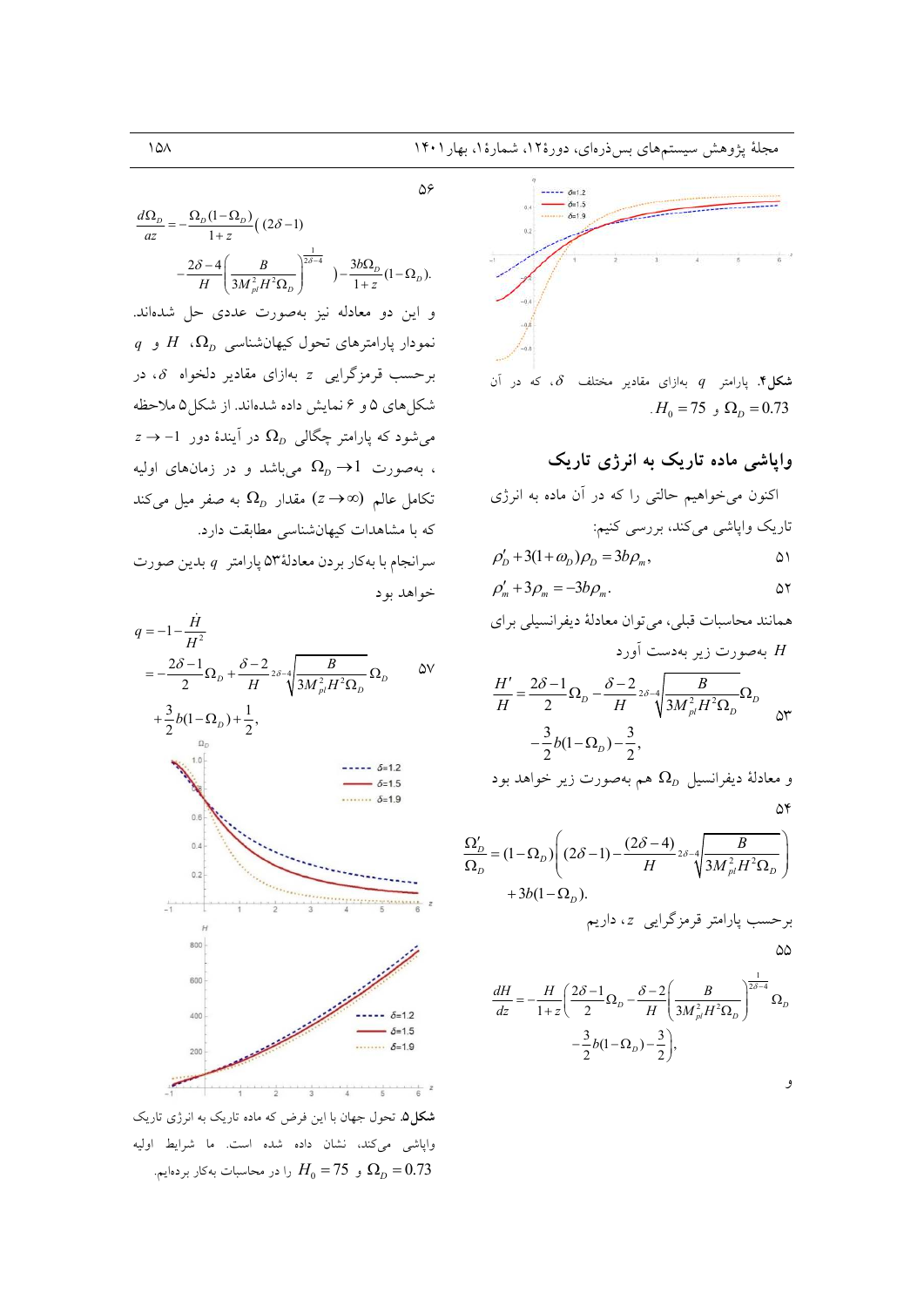که در شکل۶ رسم شده است. بررسی تحول پارامتر شتاب کاهنده  $q$  هم نشان میدهد که مدل انرژی تاریک هولوگرافیک سالیس برهمکنشی، انبساط شتابدار جهان را بهخوبی توصیف میکند و انتقال فاز از انبساط شتابدار کندشونده به انبساط تندشونده در قرمزگزایی رخ میدهد که منطبق با مشاهدات  $0 < z < 0.8$ كيهان شناسي مي باشد [۴۵].



شکل $\mathcal{A}$ . پارامتر  $q$  بهازای مقادیر مختلف  $\delta$ ، که در آن  $H_0 = 75$ ,  $\Omega_p = 0.73$ 

## بحث و نتيجهگيري

اخیراً، مطالعهٔ اختلالات انرژی تاریک بسیار مورد توجه قرار گرفته است، اختلال در انرژی تاریک قادر است که فرآیند تشکیل ساختار بزرگ مقیاس جهان را تغییر دهد. وجود اختلالات انرژی تاریک را می توان در بررسیهای در دست اقدام در آینده ارزیابی کرد [۴۶]. این مشاهدات کمک میکنند بین مدلهای مختلف انرژی تاریک پیشنهاد شده، تمایز قائل شویم.

در این مقاله، چگالی انرژی تاریک هولوگرافیک سالیس را با در نظر گرفتن افق رویداد آینده،  $R_h$  بهعنوان طول قطع مادون قرمز مورد بررسی قرار دادیم و نظریهٔ اختلال کیهانی را در مورد این مدل تحقیق نمودیم. از آنجا که اختلال انرژی تاریک هولوگرافیک سالیس از اختلال متريك ناشي مي شود پس اختلال آن غیرموضعی است. با بررسی پایداری حالتهای حدی فرا-افق و زیر-افق، میتوان دید که چگالی انرژی

تاریک هولوگرافیک سالیس تحت اختلال پایدار میباشد و این مدل میتواند توصیف صحیحی از جهان ارائه بدهد. سیس با در نظر گرفتن برهمکنش بین مادهٔ تاریک و انرژی تاریک در این مدل، پارامترهای کیهانشناسی را محاسبه نمودیم و نشان دادیم که تحول این پارامترها مطابق با شواهد کیهانشناسی میباشد. مدل انرژی تاریک هولوگرافیک سالیس برهمکنشی مقادیر مشاهده شدهٔ پارامتر هابل، چگالی انرژی تاریک و پارامتر شتاب کاهنده را بهخوبی باز تولید میکند. بررسی های ما در مورد انبساط شتابدار کیهان، نشان می دهند که مدل انرژی تاریک هولوگرافیک سالیس برهم كنشي، مي تواند انبساط شتابدار عالم را توجيه كند و در واقع بر اساس این مدل، جهان از یک دوره با انبساط شتابدار كندشونده وارد دورهاى با انبساط شتابدار تندشونده می شود. در حالی که مدل انرژی تاریک هولوگرافیک استاندارد، با افق ذره بهعنوان طول قطع مادون قرمز، منجر به یک جهان شتابدار نمی شود [٨]، مدل انرژی تاریک هولوگرافیک سالیس با طول قطع افق ذره، میتواند انبساط شتابدار کیهان را توصیف نماید، اما این مدل بدون در نظر گرفتن برهمکنش از لحاظ کلاسیکی ناپایدار است و در حضور برهمکنش هم فقط بهازای بعضی از مقادیر قرمزگرایی z، پایدار می باشد.

مدل انرژی تاریک هولوگرافیک سالیس با در نظر گرفتن افق هابل بهعنوان طول قطع مادون قرمز، هم در حضور برهمكنش و هم بدون برهمكنش، انبساط شتابدار عالم را میدهد، اما هر دو ناپایدار کلاسیکی میباشند. برای مدل انرژی تاریک هولوگرافیک سالیس با طول قطع افق ریچی و افق گراندا–اولیوروس، اگرچه پارامترهای کیهانی رفتار قابل قبولی دارند ولی این مدلها همیشه پایدار نیستند [۳۴]. مدل انرژی تاریک هولوگرافیک سالیس در نظریهٔ برانز-دیکی هم در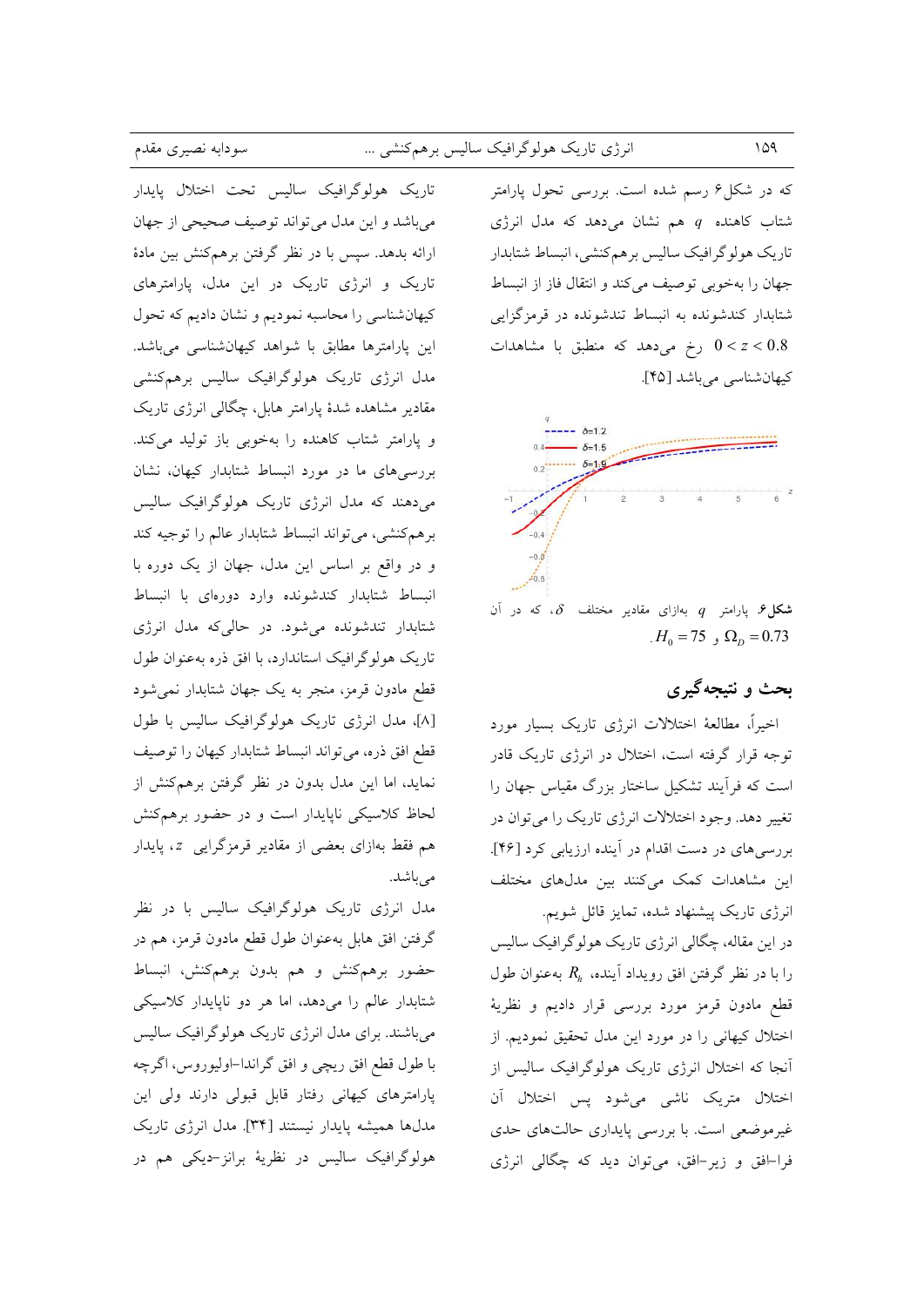*Journal 861* (2018) 126. https://doi.org/10.3847/1538-4357/aaadb7

[5] W.L. Freedman, Astronomy at a crossroads, *Nature Astronomy 1* (2017) 0121. https://doi.org/10.1038/s41550-017- 0121

[6] G.'t Hooft, Dimensional reduction in quantum gravity, (1993), arXiv:grqc/9310026.

 L. Susskind, The world as a hologram, *Journal of Mathematical Physics 36* (1995) 6377.

https://doi.org/10.1063/1.531249

[7] A.G. Cohen, D.B. Kaplan, A.E. Nelson, Effective field theory, black holes, and the cosmological constant, *Physical Review Letters 82* (1999) 4971. https://doi.org/10.1103/PhysRevLett.82.497 1

[8] M. Li, A Model of Holographic dark energy, *Physics Letters B 603* (2004) 1. https://doi.org/10.1016/j.physletb.2004.10.0 14

[9] S. Wang, Y. Wang, M. Li, Holographic dark energy, *Physics Report 696* (2017) 1. https://doi.org/10.1016/j.physrep.2017.06.0 <u>03</u>

[10] A. Sheykhi, Holographic scalar field models of dark energy, *Physical Review D 84* (2011) 107302. https://doi.org/10.1103/PhysRevD.84.1073 02

[11] S.D.H. Hsu, Entropy bounds and dark energy, *Physics Letters B 594* (2004) 13. https://doi.org/10.1016/j.physletb.2004.05.0 20

[12] B. Guberina, R. Horvat, H. Nikolic, Non-saturated holographic dark energy, *Journal of Cosmology and Astroparticle*  حضور برهمكنش و هم در غياب آن، از لحاظ كلاسيكي نايايدار مي باشد [۴۷]. مطالعهٔ مدل انرژي تاريک ہولوگرافیک سالیس برہمکنشی با طول قطع افق ہابل در چارچوب جهان تخت فراكتال، نشان مى دهد كه یارامترهای کیهانشناسی با مشاهدات اخیر در توافق خوبي هستند ولي در اين مدل نيز سرعت صوت منفي است، يعني از لحاظ كلاسيكي ناپايدار است [۴۸]. در حالی که مدل مورد مطالعه ما، از ناپایداری رنج نمیبرد و تحت اختلال پایدار است. این نوع بررسی پایداری تحت اختلال برای چگالی انرژی تاریک هولوگرافیک با طول قطع افق دويداد أينده نيز صورت گرفته است و در این مطالعه مشخص میگردد که اختلال انرژی تاریک هولو گرافیک پایدار می باشد [۳۹].

## مرجع ها

[1] S. Nojiri, S.D. Odintsov, Unified cosmic history in modified gravity: from  $F(R)$ theory to Lorentz non-invariant models, *Physics Report 505* (2011) 59. https://doi.org/10.1016/j.physrep.2011.04.0 01

[2] S. Nojiri, S.D. Odintsov, V.K. Oikonomou, Properties of singularities in the (phantom) dark energy universe, *Physics Report 692* (2017) 1. https://doi.org/10.1016/j.physrep.2017.06.0 01

[3] T. Padmanabhan, Cosmological constant—the weight of the vacuum, *Physics Report 380* (2003) 235. https://doi.org/10.1016/S0370-1573(03)00 120-0

[4] A.G. Riess, et al., Milky way cepheid standard for measuring cosmic distances and applications to Gaia DR2: implications for the Hubble constant, *The Astrophysical*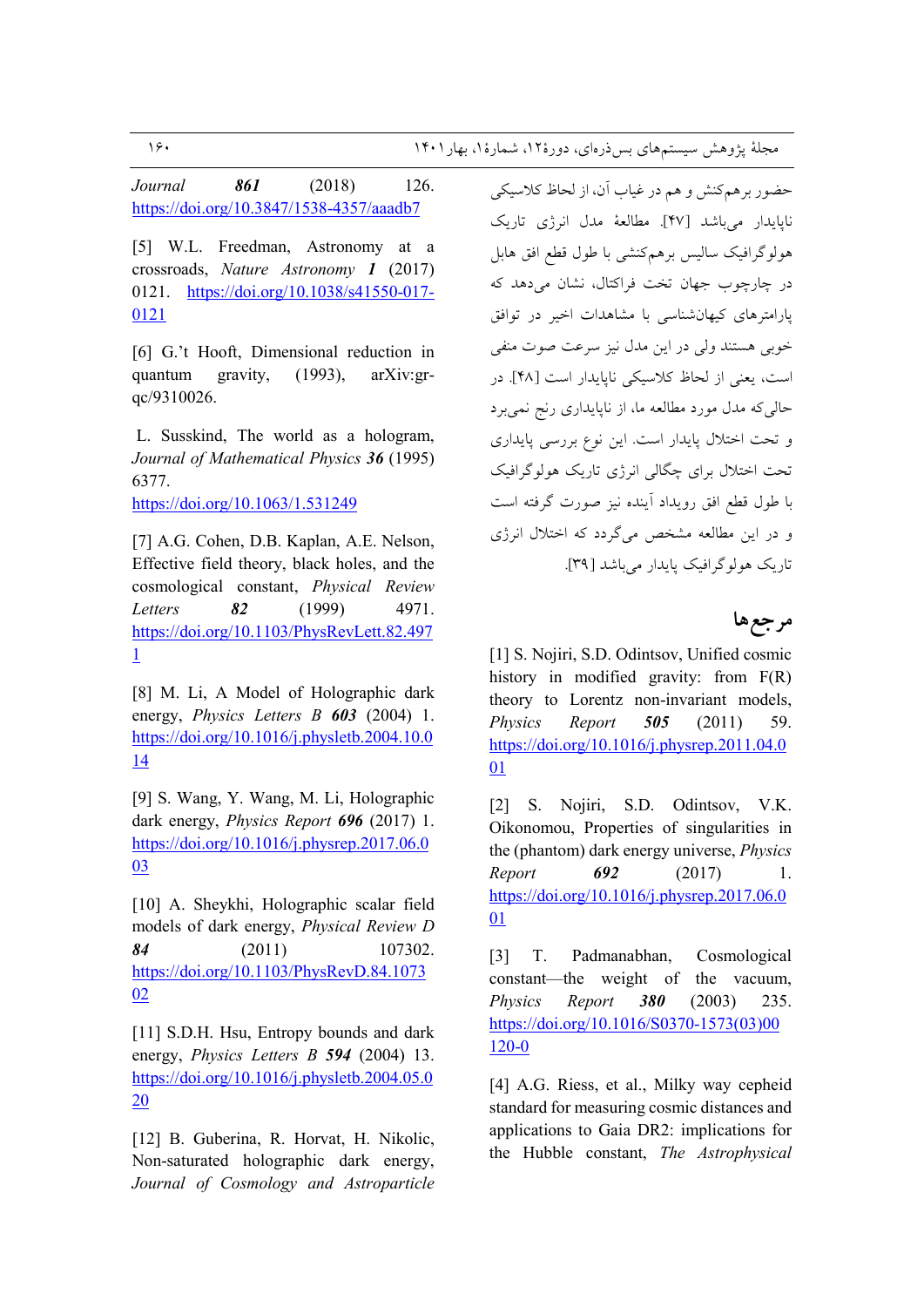سودابه نصيرى مقدم

\* > - ?\*=9-9 40> M\*2 161

https://doi.org/10.1016/j.physletb.2017.10.0 43

[19] R.C. Nunes, et al., Probing the cosmological viability of non-gaussian statistics, *Journal of Cosmology and Astroparticle Physics 08* (2016) 051. https://doi.org/10.1088/1475-7516/2016/08/ 051

[20] A. Sayahian Jahromi, et al., Generalized entropy formalism and a new holographic dark energy model, *Physics Letters B 780* (2018) 21. https://doi.org/10.1016/j.physletb.2018.02.0 52

[21] C. Tsallis, The nonadditive entropy Sq and its applications in physics and elsewhere: some remarks, *Entropy 13* (2011) 1765.

https://doi.org/10.3390/e13101765

[22] A. Rényi, *Probability Theory* (North-Holland, Amsterdam, 1970).

[23] C. Tsallis, Possible generalization of Boltzmann-Gibbs statistics, *Journal of Statistical Physics 52* (1988) 479. https://doi.org/10.1007/BF01016429

[24] H. Moradpour, et al., Thermodynamic approach to holographic dark energy and Rényi entropy, *The European Physical Journal C 78* (2018) 829. https://doi.org/10.1140/epjc/s10052-018- 6309-8

[25] C. Tsallis, L.J.L. Crito, Black hole thermodynamical entropy, *The European Physical Journal C 73* (2013) 2487. https://doi.org/10.1140/epjc/s10052-013- 2487-6

[26] M. Tavayef, et al., Tsallis Holographic Dark Energy, *Physics Letters B 781* (2018) 195.

*Physics 01* (2007) 012. https://doi.org/10.1088/1475-7516/2007/01/ 012

[13] B. Wang, E. Abdalla, F. Atrio-Barandela, D. Pavon, Dark matter and dark energy interactions: theoretical challenges, cosmological implications and observational signatures, *Report Progress in Physics 79* (2016) 096901. https://doi.org/10.1088/0034-4885/79/9/096 901

[14] T.S. Biró, V.G. Czinner, A q-parameter bound for particle spectra based on black hole thermodynamics with Rényi entropy, *Physics Letters B 726* 861 (2013). https://doi.org/10.1016/j.physletb.2013.09.0 32

[15] H. Touchette, When is a quantity additive, and when is it extensive?, *Physica A 305* (2002) 84. https://doi.org/10.1016/S0378-4371(01)006 44-6

[16] H. Moradpour, A. Sheykhi, C. Corda, I. G. Salako, Implications of the generalized entropy formalisms on the Newtonian gravity and dynamics, *Physics letters B 783* (2018) 82. https://doi.org/10.1016/j.physletb.2018.06.0 40

[17] V.G. Czinner, H. Iguchi, Thermodynamics, stability and Hawking page-transition For Kerr black holes from Rényi statistics, *The European Physical Journal C 77* (2017) 892. https://doi.org/10.1140/epjc/s10052-017-5453 -x

[18] A. Majhi, Non-extensive statistical mechanics and black hole entropy from quantum geometry, *Physics Letters B 775* (2017) 32.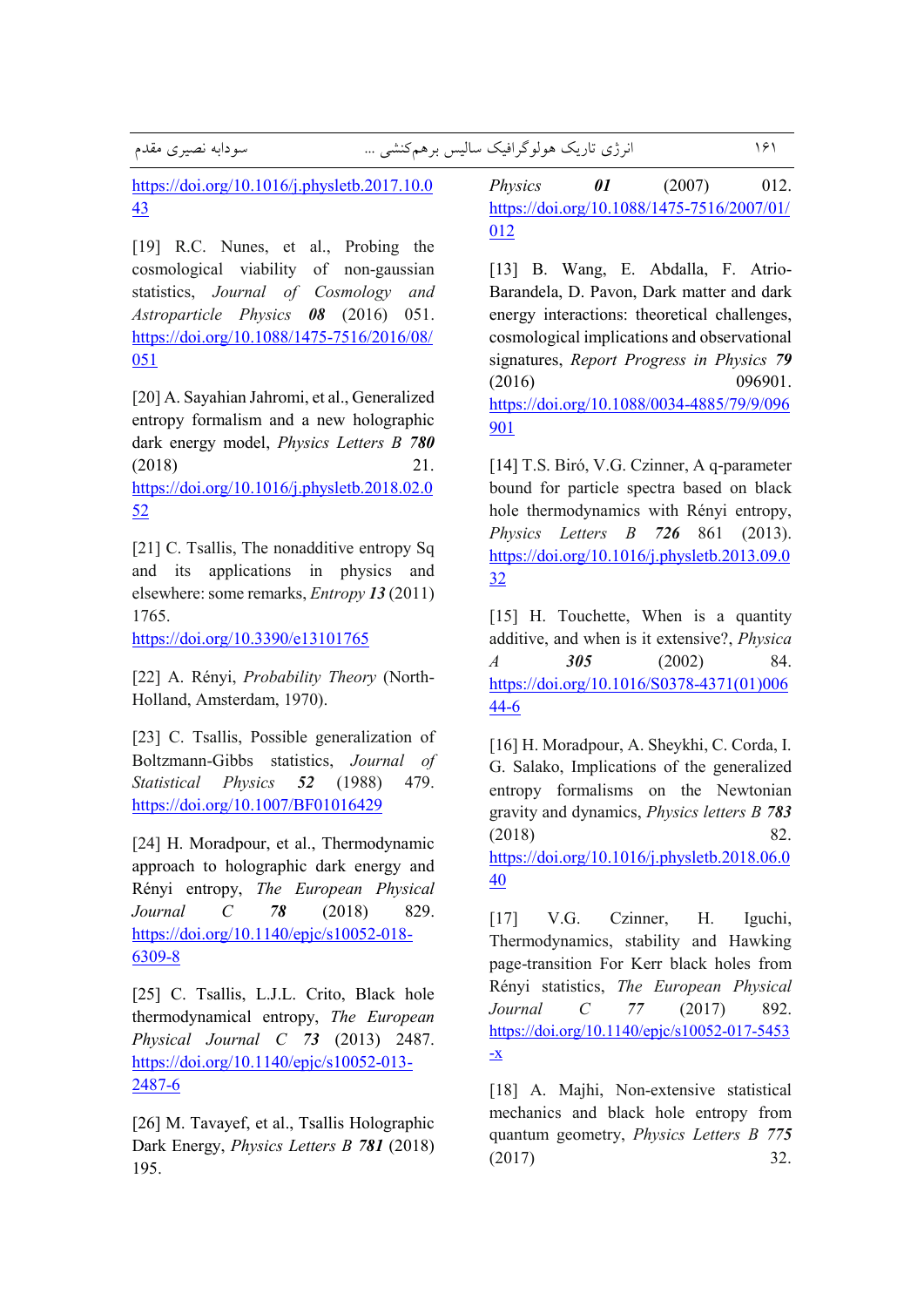Holographic dark energy through Tsallis entropy, *Journal of Cosmology and Astroparticle Physics 1812* (2018) 012. https://doi.org/10.1088/1475-7516/2018/12/ 012

[34] M. Abdollahi Zadeh, A. Sheykhi, H. Moradpour, K. Bamba, Notes on Tsallis holographic dark energy, *Eouropean Physical Journal C* **78** (2018) 940. https://doi.org/10.1140/epjc/s10052-018- 6427-3

[35] L.R. Abramo, R.C. Batista, L. Liberato, R. Rosenfeld, Structure formation in the presence of dark energy perturbations, *Journal of Cosmology and Astroparticle Physics 11* (2007) 012. https://doi.org/10.1088/1475-7516/2007/11 /012

[36] L.R. Abramo, R.C. Batista, L. Liberato, R. Rosenfeld, Physical approximations for the nonlinear evolution of perturbations in inhomogeneous dark energy scenarios, *Physical Review D 79* (2009) 023516. https://doi.org/10.1103/PhysRevD.79.0235 16

[37] A. Mehrabi, S. Basilakos, M. Malekjani, Z. Davari, Growth of matter perturbations in clustered holographic dark energy cosmologies, *Physical Review D 92* (2015) 123513. https://doi.org/10.1103/PhysRevD.92.1235 13

[38] M. Rezaei, et al., Constraints to dark energy using PADE parameterizations, *The AstroPhysical Journal 843* (2017) 65. https://doi.org/10.3847/1538-4357/aa7898

[39] M. Li, C. Lin, Y. Wang, Some issues concerning holographic dark energy, *Journal of Cosmology and Astroparticle Physics 05* (2008) 023.

https://doi.org/10.1016/j.physletb.2018.04.0 01

[27] E. Sadri, Observational constrains on interacting Tsallis holographic dark energy model, *The European Physical Journal C 79* (2019) 762. https://doi.org/10.1140/epjc/s10052-019-72 63-9

[28] M. Abdollahi Zadeh, A. Sheykhi, H. Moradpour, Tsallis agegraphic dark energy model, *Modern Physics letters A 34* (2019) 1950086.

https://doi.org/10.1142/S021773231950086 X

[29] S. Ghaffari, et al., Tsallis dark energy in the Brans-Dicke cosmology, *The European Physical Journal C 78* (2018) 706. https://doi.org/10.1140/epjc/s10052-018- 6198-x

[30] E.M. Barboza Jr, R.C. Nunes, E.M.C. Abreu, J.A. Neto, Dark energy models through nonextensive Tsallis' statistics, *Physica A 436* (2015) 301. https://doi.org/10.1016/j.physa.2015.05.002

[31] E.M.C. Abreu, J. Ananias Neto, A.C.R. Mendes, A. Bonilla, Tsallis and Kaniadakis statistics from a point of view of the holographic equipartition low, *Europhysics Letters 121* (2018) 45002. https://doi.org/10.1209/0295-5075/121/450 02

[32] E.M.C. Abreu, J. Ananias Neto, A.C.R. Mendes, W. Oliveira, New bounds for Tsallis parameter in a noncommutative phase-space entropic gravity and nonextensive Friedmann equations, *Physica A 392* (2013) 5154. https://doi.org/10.1016/j.physa.2013.06.047

[33] E.N. Saridakis, K. Bamba, R. Myrzakulov, F.K. Anagnostopoulos,